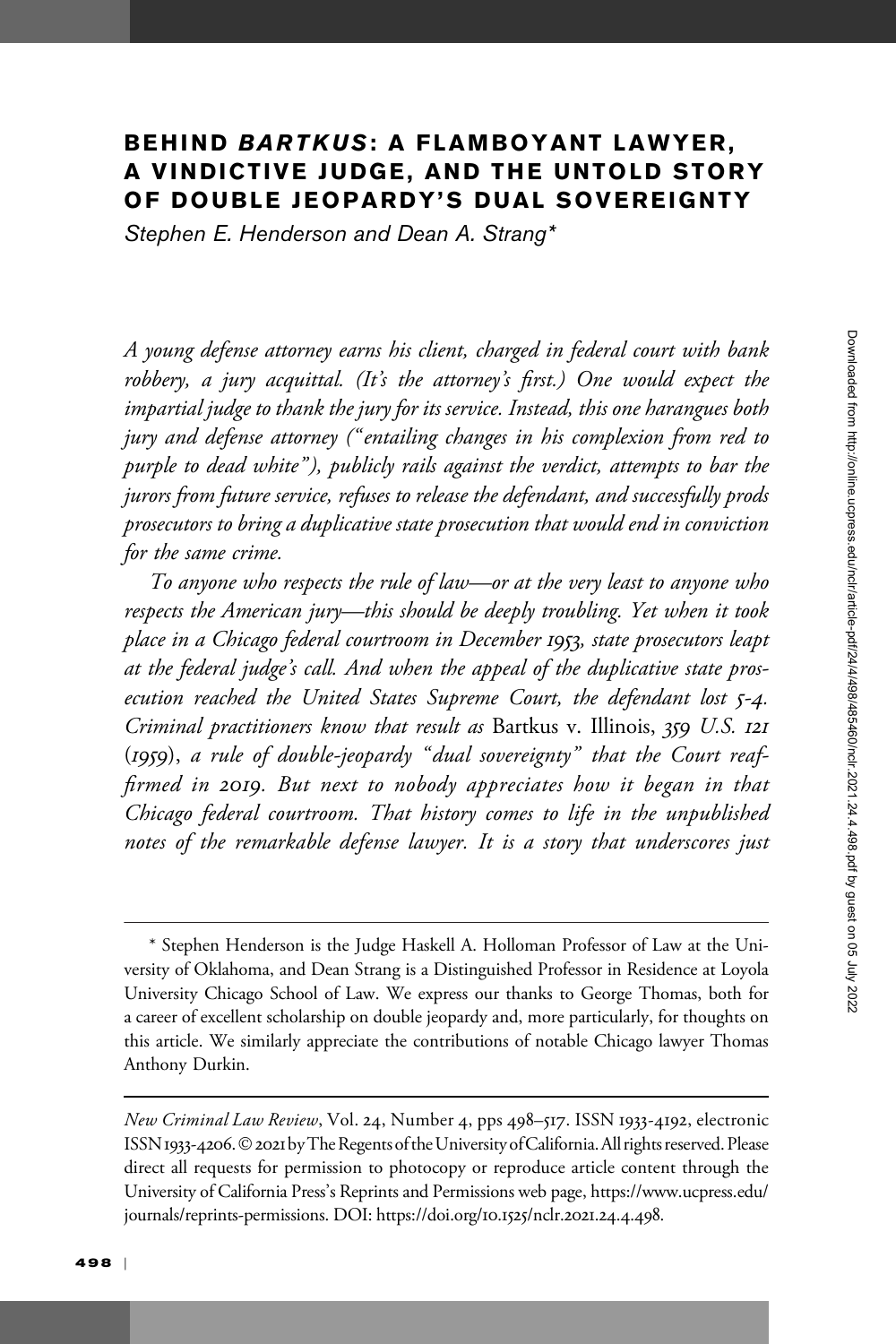how wrongheaded is the legal rule, and that makes vivid the abuse of judicial power.

Keywords: dual sovereignty, double jeopardy, judicial ethics, constitutional law, jury service, Chicago legal history

## WHAT WE KNEW—

#### A "Routine" Bank Robbery Case

On July 27, 1953, Joseph Cosentino and James Brindis robbed the General Savings & Loan Association in Cicero, Illinois, at gunpoint.<sup>1</sup> Each confessed and pleaded guilty.<sup>2</sup> And each testified in the prosecution of Alfonse Bartkus, allegedly their wheelman and the mastermind of the \$3,675 heist.<sup>3</sup> Based upon that testimony, the confirmatory testimony of a jailhouse informant, a partial eyewitness identification, a license plate match, and a criminal history (Bartkus had three felony convictions, two for armed robbery), it was an easy prosecution win.<sup>4</sup> Bartkus was convicted by a unanimous Illinois jury and sentenced to life in prison.<sup>5</sup>

Yet things often are not as they first seem. That synopsis describes Bartkus's second trial, meaning prosecutors and the police had enjoyed a test run.<sup>6</sup> Bartkus had an alibi defense supported by at least five other persons.<sup>7</sup> And the first jury to hear and consider the allegations believed Bartkus, at least enough to conclude there was a reasonable doubt, and returned an acquittal after three hours of deliberation.<sup>8</sup> Yet the second jury was left

6. See id. at 188; Bartkus v. Illinois, 359 U.S. 121, 122–22 (1959). In the later words of the United States Supreme Court, "[c]oncededly, some of that [second trial] evidence had been gathered after acquittal in the federal court." Bartkus, 359 U.S. at 122. That included the testimony of the jailhouse informant. See id. at 166–67 (Brennan, J., dissenting).

7. See Bartkus, 130 N.E.2d at 189. In his ultimate dissent, Justice Brennan seems to indicate there might have been even more alibi witnesses. Compare id. (noting five alibi witnesses exclusive of the defendant, only two barbers of whom testified to the haircut alibi); Bartkus, 359 U.S. 121, 165 (Brennan, J., dissenting) ("The owner of the barber shop, his son and other witnesses placed Bartkus in the shop at the time.").

8. See Bartkus, 130 N.E.2d at 187; Judge Orders Probe of Jurors in Robbery Case, ALBU-QUERQUE J., Dec. 20, 1953, at 41.

<sup>1.</sup> Illinois v. Bartkus, 130 N.E.2d 187, 188 (Ill. 1955).

<sup>2.</sup> Id.

<sup>3.</sup> Id.; Report Naming of Bartkus in New True Bill, CHICAGO TRIB., Jan. 7, 1954, at 3.

<sup>4.</sup> See Bartkus, 130 N.E.2d at 188–89.

<sup>5.</sup> Id. at 187.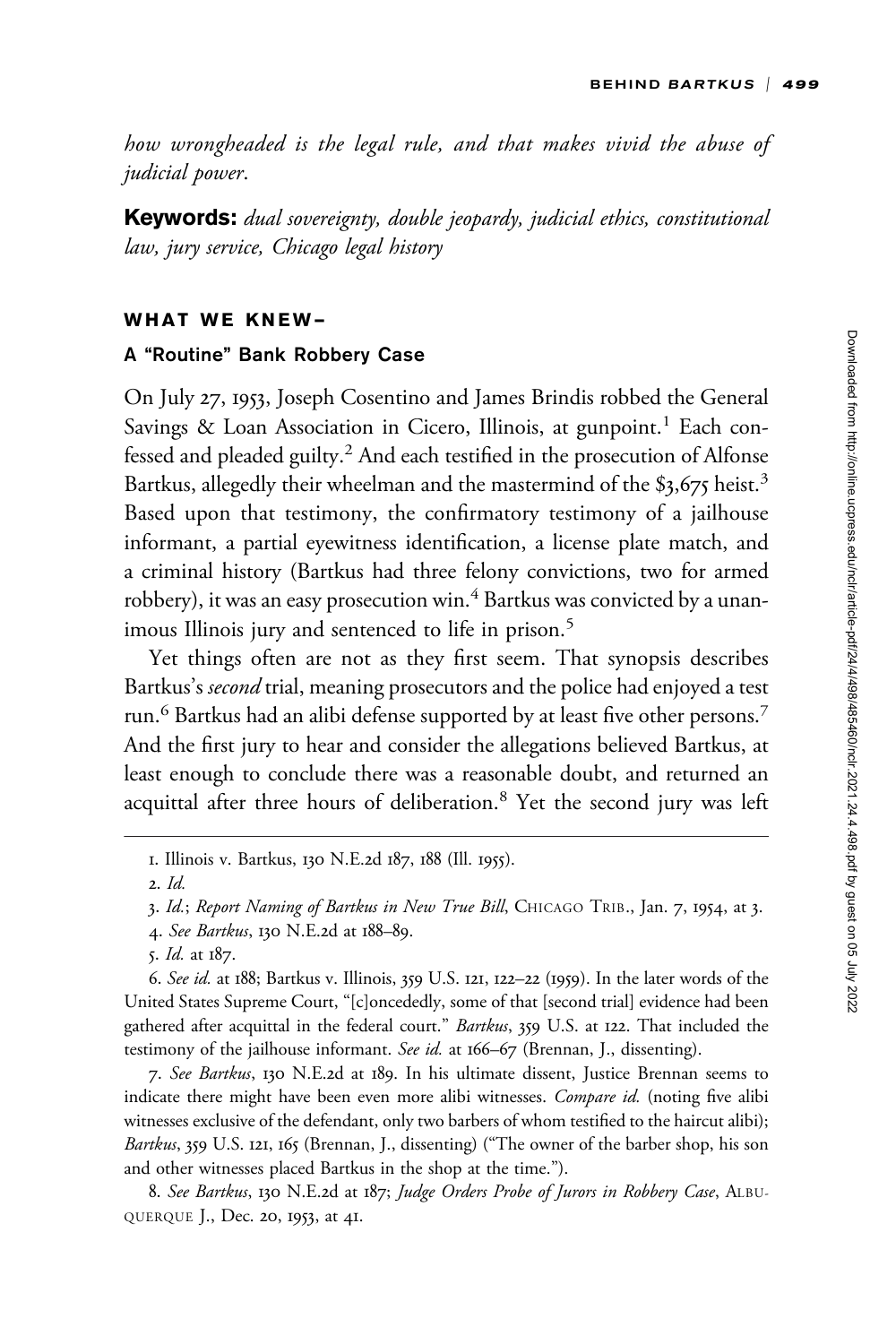entirely ignorant of this play's first act, the Illinois judge refusing to permit Bartkus to inform his jury that he had already been acquitted of this very crime.<sup>9</sup>

So, tried and acquitted once for this bank robbery, Bartkus received a life sentence only when prosecuted again for the same crime. That's rather strange justice when the Fifth Amendment commands that "no person shall be... subject for the same offence to be twice put in jeopardy of life or limb."<sup>10</sup> At the American Founding, this meant that "when a man [was] once fairly found not guilty upon any indictment or other prosecution, before any court having competent jurisdiction of the offence, he may plead such acquittal in bar of any subsequent accusation for the same crime."<sup>11</sup> In the words of the United States Supreme Court, the Double Jeopardy Clause thus "protects against a second prosecution for the same offense after acquittal."<sup>12</sup> So, although some double jeopardy problems might be hard ones, the duplicative prosecution of Alfonse Bartkus would seem easy: he could not be re-prosecuted following his federal jury acquittal, and, at the *very* least, he ought to have been able to bring that acquittal to the attention of his second, Illinois state jury.

When Bartkus' appeal reached the United States Supreme Court, his case divided an eight-member Court 4-4.<sup>13</sup> Given that Justice William J. Brennan Jr. was the one sitting out,  $14$  the Bartkus defense must have been quite pleased when the Court granted a motion for rehearing and reargument.<sup>15</sup> Yet when the dust settled, only four members of the Court (Justices Earl Warren, Hugo Black, William O. Douglas, and William J. Brennan Jr.) would have held for Bartkus.<sup>16</sup> For them, like for the two of us, "double prosecutions for the same offense are...contrary to the spirit

<sup>9.</sup> See Bartkus, 130 N.E.2d at 188. In the words of the Illinois Supreme Court, that first acquittal was "irrelevant." Id.

<sup>10.</sup> U.S. CONST. amend. V.

II. 4 WILLIAM BLACKSTONE, COMMENTARIES ON THE LAWS OF ENGLAND 335 (1773).

<sup>12.</sup> North Carolina v. Pearce, 395 U.S. 711, 717 (1969).

<sup>13.</sup> Bartkus v. Illinois, 355 U.S. 281 (1958); see also Bartkus, 359 U.S. at 122 (noting this prior per curiam resolution).

<sup>14.</sup> Bartkus, 355 U.S. at 281.

<sup>15.</sup> See Bartkus v. Illinois, 356 U.S. 969 (1958); see also Bartkus, 359 U.S. at 122 (noting this change of course).

<sup>16.</sup> See Bartkus v. Illinois, 359 U.S. 121, 150 (1959) (Black, J., dissenting); id. at 165 (Brennan, J., dissenting).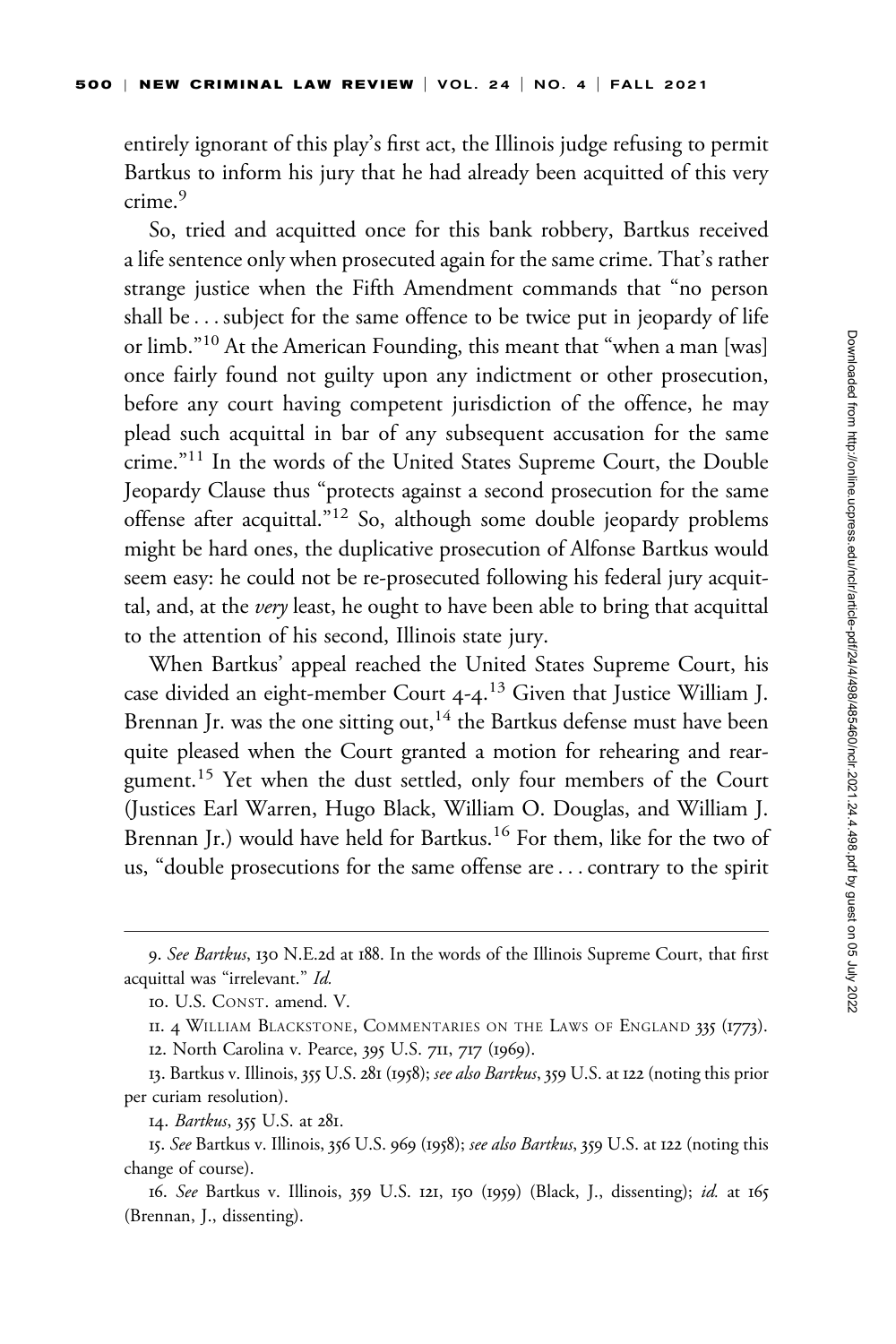of our free country."<sup>17</sup> But for five other Justices—Felix Frankfurter, Tom Campbell Clark, John Marshall Harlan, Charles Evans Whittaker, and Potter Stewart—formalism seemingly (but not really) entrenched in long precedent would win the day: the state of Illinois was a different government than the United States, and so each could prosecute regardless of the actions of the other.<sup>18</sup> Indeed, each could prosecute, as here, in coordination with the other.<sup>19</sup>

Six decades later, in 2019, a contemporary majority nodded again to prosecutorial second helpings in Gamble v. United States:

[A] crime under one sovereign's laws is not "the same offence" as a crime under the laws of another sovereign. Under this "dual-sovereignty" doctrine, a State may prosecute a defendant under state law even if the Federal Government has prosecuted him for the same conduct under a[n identical] federal statute.<sup>20</sup>

## A FEW HINTS—

#### A Strangely Continued Federal Investigation

Despite that double jeopardy dodge, not every acquittal results in a second prosecution. Neither does every conviction. Both typically could, given the rule that Bartkus's case produced and that the Supreme Court ratified in Gamble.<sup>21</sup> But in practice they typically don't. So why was Bartkus-at worst, a garden-variety bank robber (we append some details of his life for

<sup>17.</sup> Id. at 150 (Black, J., dissenting). Justice Brennan's dissent more particularly complained of the federal government's continued involvement in Bartkus's state prosecution. See id. at 164–70. For more on our views of the dual sovereignty matter, see Stephen E. Henderson & Dean A. Strang, Double Jeopardy's Dual Sovereignty: A Tragic (and Implausible) Lack of Humility, 18 OHIO ST. J. CRIM. L. 365 (2020); see also George C. Thomas III, The Double Jeopardy Clause and the Failure of the Common Law, 53 TEX. TECH. L. REV. 7 (2020) (providing a delightful and insightful critique).

<sup>18.</sup> See Bartkus, 359 U.S. at 128-36 (Frankfurter, J., for the Court); Henderson & Strang, supra note 17, at 371-75, 383-86.

<sup>19.</sup> See text and notes 22–29, 50–52, infra.

<sup>20.</sup> Gamble v. United States, 139 S. Ct. 1960, 1964 (2019). Our disagreement with this decision is explained in Henderson & Strang, supra note 17.

<sup>21.</sup> Even under the Court's notion of dual sovereignty, there will of course be some instances in which only a single sovereign has jurisdiction, as when Congress has not opted to exercise its broad Commerce Clause authority and neither conduct nor actors implicate multiple states.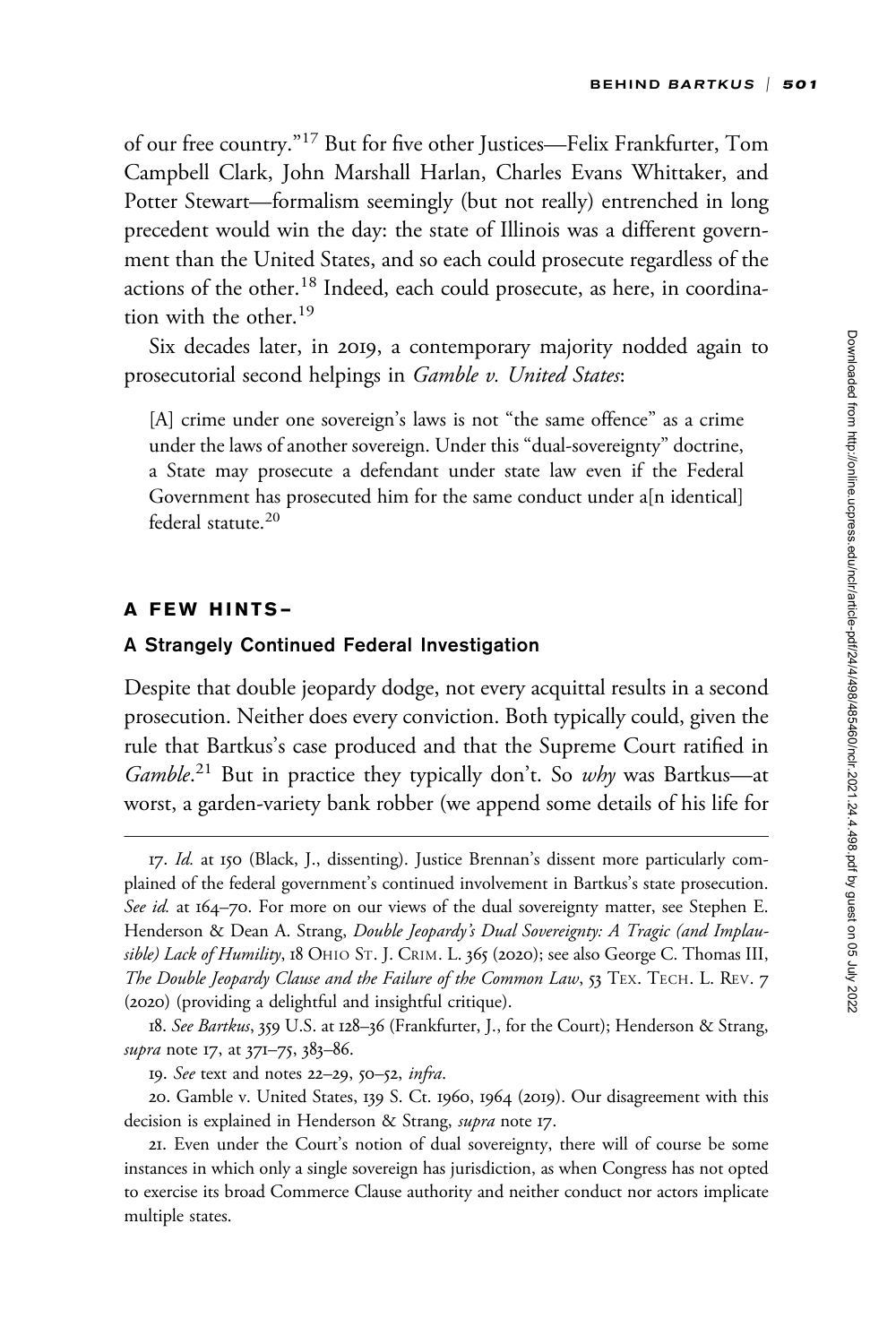the interested reader below)—tried again after a jury decided he had nothing to do with the crime? Although we've uncovered details that suggest a more personal, more unscrupulous and vindictive answer, we first briefly recount what was already known: merely the hint of an answer, and a dry, judicial hint at that.

According to the Supreme Court's eventual opinion, the FBI agent who had led the federal investigation "turned over to the Illinois prosecuting officials all the evidence he had gathered."<sup>22</sup> So, following the federal jury acquittal, the FBI handed its file to the state of Illinois, permitting a state indictment "less than three weeks later."<sup>23</sup>

Was this because Illinois had come asking? No. In the words of the Illinois prosecutor, this was "a case where the federal authorities came to  $\left[\text{us}\right]^{\cdot,24}$ 

Very cooperative of them. But it gets stranger. In the words of the Supreme Court, "[c]oncededly, some of that evidence had been gathered after acquittal,<sup>"25</sup> including discovery of a jailhouse informant to whom Bartkus allegedly confessed.<sup>26</sup> Think about that for a minute. The federal government investigates and prosecutes Bartkus for bank robbery. A jury acquits. And so . . . the federal government continues to investigate. Someone must have disliked that acquittal very much indeed. But who? The FBI agent? The federal prosecutor?

There are two leads buried in the Supreme Court's opinions. For most readers these have gone largely unappreciated. But they become stark and startling once the whole story is put together as it will be below. First, from the Court majority, there is this: "The only other connection between the two trials is to be found in a suggestion that the federal sentencing of the accomplices who testified against petitioner in both trials was purposely continued by the federal court until after they testified in the state trial."<sup>27</sup> Indeed, both Cosentino and Brindis—convicted bank robbers—were released upon bail during this time.<sup>28</sup> Second, from Justice Brennan's dissent, there is this: "The federal authorities were highly displeased with

<sup>22.</sup> Bartkus, 359 U.S. at 122.

<sup>23.</sup> Id. at 164 (Brennan, J., dissenting).

<sup>24.</sup> Id. at 123 n.1. See also id. at 165 (Brennan, J., dissenting) (quoting the same language).

<sup>25.</sup> Id. at 122.

<sup>26.</sup> See id. at 166–67 (Brennan, J., dissenting).

<sup>27.</sup> Id. at 122–23.

<sup>28.</sup> See id. at 166 (Brennan, J., dissenting).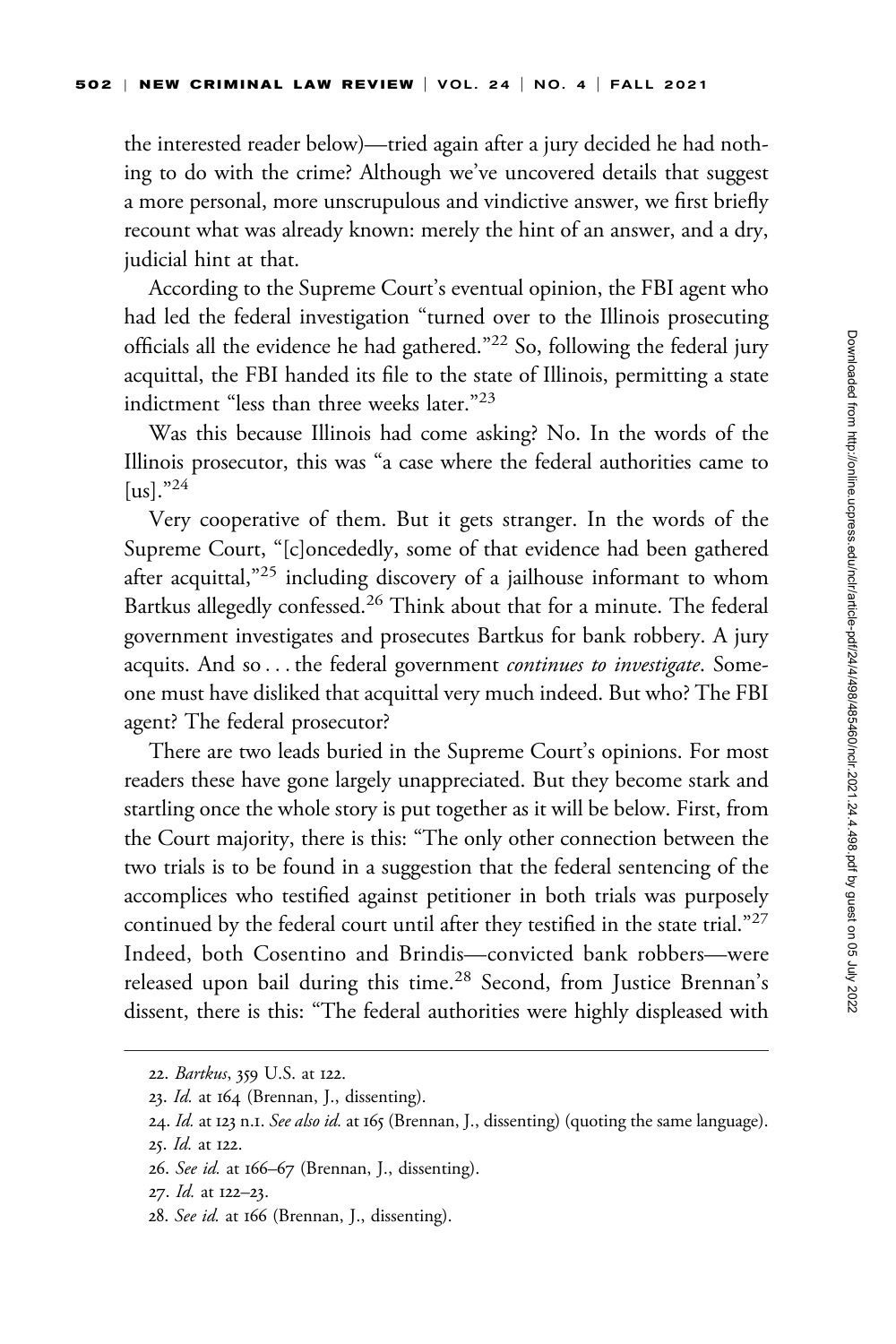the jury's resolution of the conflicting testimony, and the trial judge sharply upbraided the jury for its verdict."<sup>29</sup>

Despite these hints, and despite our years of litigating, teaching, and writing about Bartkus's dual sovereignty, we never quite "got it," and we suspect it has been the same for everyone else. But all that changed when we fortuitously learned the content of some unpublished, incomplete notes of a late Chicago defense lawyer.

# A MORE COMPLETE STORY—

## The Young Defense Lawyer and the Angry Judge

Frank Williams Oliver was not a common criminal defense lawyer, to dally with understatement.<sup>30</sup> For starters, he had an atypical pedigree. The boy

29. Id. at 165 (Brennan, J., dissenting) (citing United States v. Vasen, 222 F.2d 3, 9–10 (7th Cir. 1955) (Finnegan, C.J., dissenting)). Justice Brennan points to an appellate record of the trial judge's displeasure, recorded when the judge—in another case—took it upon himself to explain it to the jury! Those remarks to the *Vasen* jury included these:

Now, Ladies and Gentlemen, we will have the opening statement by the Government. ... I think in fairness to this defendant I should say something to you Ladies and Gentlemen before this case starts. I do not want you people to get the impression that I as a judge have any notion about what you should do as members of the jury, and I am going to try to give this defendant a fair trial and give the Government a fair trial.

I have been practicing law and been a judge altogether over a period of upwards of twentyseven years; about twenty-five of that was as a lawyer. I have disagreed with a few juries, and not too much. I never criticized but one jury in my life, as a practicing lawyer or as a judge. ...I did criticize one, and some of you may know about it, and I do not regret that I did. If I had it to do over I would again. ...

It sounded to me like [defendant Bartkus] would have had to have Aladdin's magic carpet to have moved around over the city of Chicago [like he claimed] ... It was so impossible and improbable.

Vasen, 222 F.2d at 9–10 (Finnegan, C.J., dissenting).

30. Because some of the information in this section is based upon personal knowledge, it will help to note at the outset that one of us, Dean Strang, was personally acquainted with Frank Oliver. Strang's principal mentor as a trial lawyer is James M. Shellow of Milwaukee, and Shellow was one of Oliver's several star pupils. Dean met Oliver in 1986 and had rare and casual social meetings with him until the early 2000s. Beginning then and continuing until shortly before Oliver's death in 2006, there was more frequent contact in person and by email in an effort to explore Oliver's personal history with greater care. Oliver was a consummate raconteur and, at least in later years, projected a bit of the rake (often dressing in a black turtleneck sweater with slacks and sport coat in shades of grey, offset by conspicuous gold jewelry and a sly grin).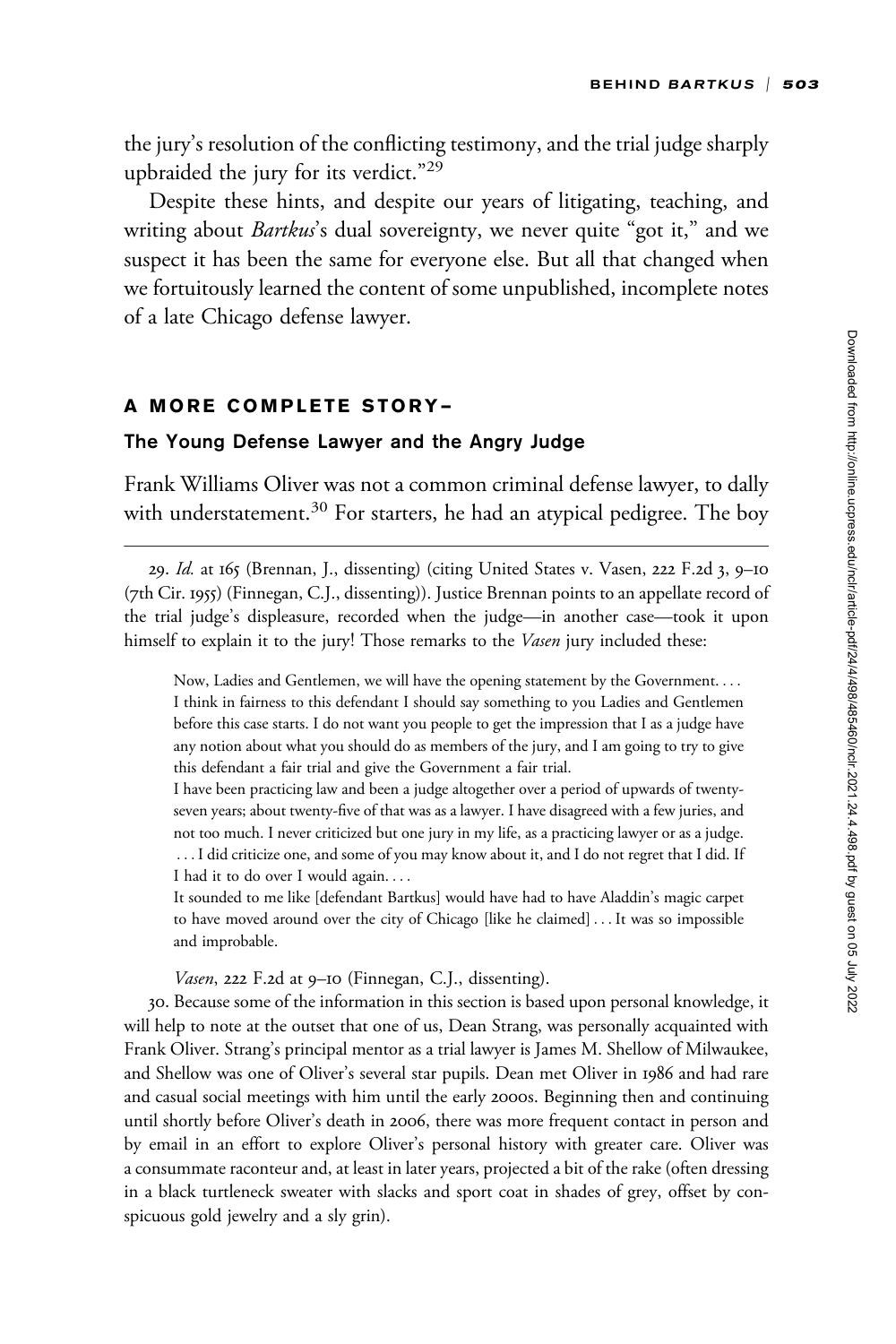was born in March 1920 in Sioux City, Iowa, near the South Dakota border.<sup>31</sup> If there is or was a fashionable part of Iowa, that's not it. But Frank was the son of a lawyer, Ralph Addison Oliver (1886–1968), who later would serve as a justice of the Iowa Supreme Court.<sup>32</sup> Indeed, Ralph was in the third generation of Olivers to serve as judges in Iowa: both his father and grandfather had been trial court judges. $33$  So Frank stood in a long genetic line that led straight to law school and, his parents might have hoped, eventually to the bench.

For a time, young Frank did not disappoint. He attended the University of Chicago as an undergraduate, beginning a lifelong affair with that city.<sup>34</sup> Inducted into the Army in March 1942, he served almost exactly four years in an Airborne Division, becoming a lieutenant.<sup>35</sup> After the war, he went to law school at the University of Iowa.<sup>36</sup> Upon graduation, he returned to Chicago to begin a career as a criminal defense lawyer.<sup>37</sup>

As a young lawyer, Frank Oliver had at least some acquaintance with, and probably mentoring by, the flamboyant Chicago lawyer Wm. Scott Stewart  $(1886–1964),$ <sup>38</sup> who was one-half of the composite model for Billy Flynn, the defense lawyer in the 1926 play, 1975 musical, and 1927 and 2002 movies, Chicago.<sup>39</sup> Much later in life, Oliver certainly credited Stewart as a mentor.

36. Possley, supra note 31.

37. Id.

<sup>31.</sup> Frank W. Oliver, Draft Registration Card, July 1, 1941 (viewed on [Ancestry.com\)](Ancestry.com); Maurice Possley, Frank W. Oliver: 1920–2006, CHICAGO TRIB., Oct. 5, 2006, [https://www.](https://www.chicagotribune.com/news/ct-xpm-2006-10-05-0610050249-story.html) [chicagotribune.com/news/ct-xpm-](https://www.chicagotribune.com/news/ct-xpm-2006-10-05-0610050249-story.html)2006-10-05-0610050249-story.html.

<sup>32.</sup> Possley, supra note 31; Former Iowa Jurist Dies, SIOUX FALLS (S.D.) ARGUS-LEADER, Oct. 14, 1968, at 7.

<sup>33.</sup> Former Iowa Jurist Dies, supra note 32.

<sup>34.</sup> See Possley, supra note 31.

<sup>35.</sup> WWII Bonus Case Files, 1947–54, State Historical Society of Iowa (viewed on [Ancestry.com\)](Ancestry.com); "Ganter-Oliver" wedding notice, SIOUX CITY (IOWA) JOURNAL, Dec. 21, 1944, at 8.

<sup>38.</sup> This and similar details are the personal recollection of an author, as confirmed by others who knew Frank Oliver (see note 30, supra).

<sup>39.</sup> See, e.g., The Fascinating Full Story Of 2002's Chicago, Musicoholics, [https://www.](https://www.musicoholics.com/backstage-stories/the-fascinating-full-story-of-2002s-chicago/2.html) [musicoholics.com/backstage-stories/the-fascinating-full-story-of-](https://www.musicoholics.com/backstage-stories/the-fascinating-full-story-of-2002s-chicago/2.html)2002s-chicago/2.html (last visited Oct. 2021). Stewart was as outsized as Frank Oliver, or more. As a young Assistant State's Attorney in Cook County, Stewart acquired a lasting nickname: "the hanging prosecutor." Mouthpiece is Quiet in Pauper's Death, MIAMI HERALD, Mar. 21, 1964, at 12. Joining the defense bar, he soon represented second-tier mobsters and molls of Al Capone's Chicago. He went on to become the most notable, which is not to say appreciated or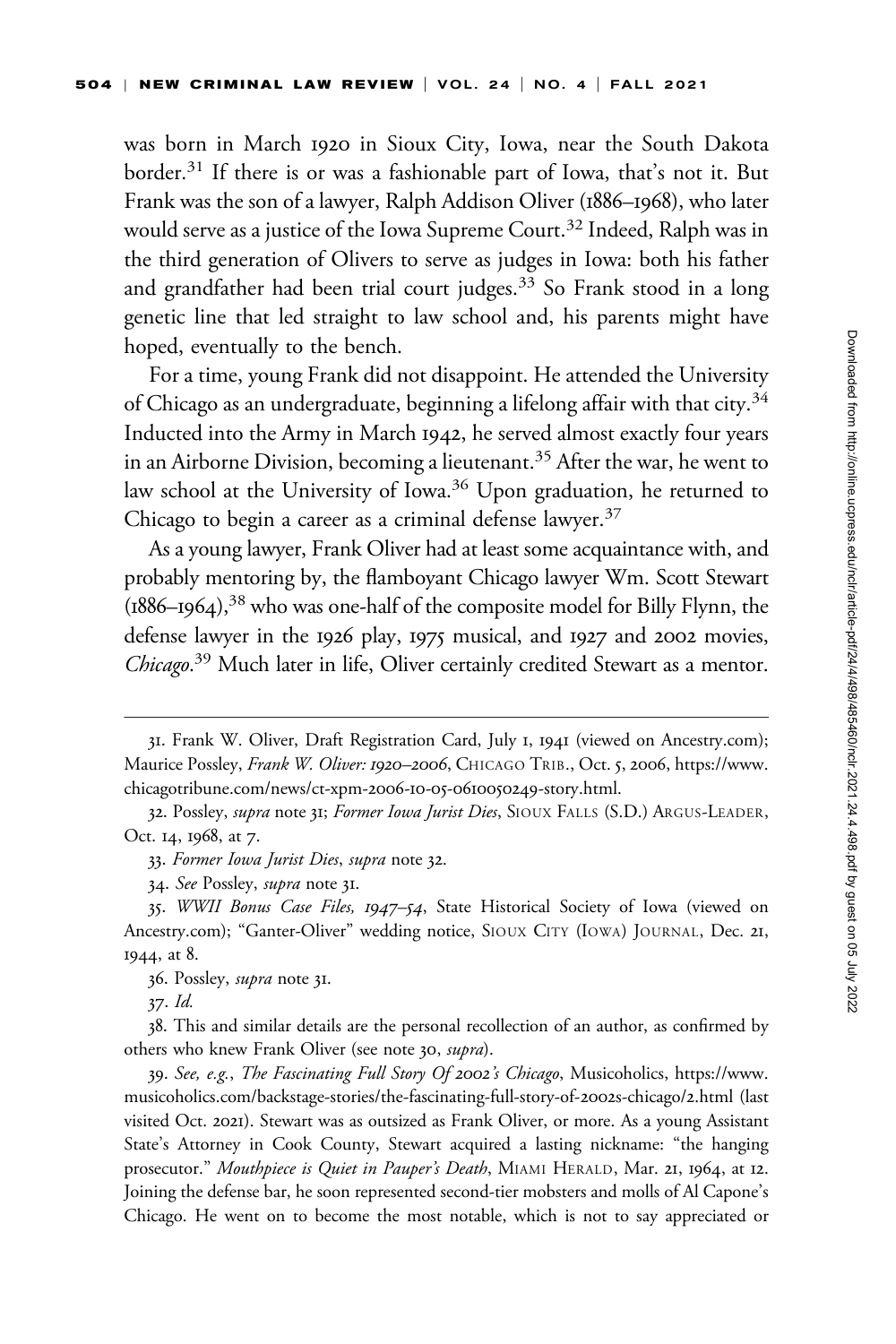In those early years after school, Frank Oliver practiced mostly in the famed Criminal Courts building at 26th Street and California Avenue. But he also aspired to break into federal court in the Northern District of Illinois.

That's exactly what the young lawyer was doing in 1953 when he undertook the defense of Alfonse Bartkus. By his own account, still not four years out of law school, Oliver had not yet won a jury trial.<sup>40</sup> That changed on December 18, 1953, when a federal jury acquitted his 25-year-old client.

Now, many federal judges might allow a young lawyer to enjoy his first acquittal, whatever their personal views on the accused's guilt. No criminal defense lawyer ever forgets that first not-guilty verdict and the flush of seeing a client released from jail or bail conditions. At the very least, most judges would show respect to the jury.

But the Honorable Joseph Samuel Perry, who presided over the Bartkus trial, was not that kind of judge. Oliver offered this about Judge Perry:

Sam Perry's vocalization had the slightly nasal quality of those certain southern crackers whose intonation carries the awful burden of poverty of education. Accompanied by its faithful attendant, poverty of thought. He conducted his court as though fearful everyone sought to outsmart him. Thinking he "had" you in some triviality, he was spiteful in the style of a meanly intentioned 11 year old girl. My original opinion of him never changed.<sup>41</sup>

admired, Chicago defense lawyer in the years immediately after Clarence Darrow. His massive 1940 book, ON TRIAL STRATEGY (The Flood Co.), closes its 1442 pages with a sixty-page, seething diatribe against the office of the Cook County Public Defender. "The Public Defender System," opined Stewart, "is wrong in principle and often operates as a fraud upon the defendant in violation of the constitution." Stewart, ON TRIAL STRATEGY at 1382. The gloating over Stewart's death in the Miami Herald obituary—not even his hometown, but rather merely his part-time winter haven—is striking: "There was no funeral. There were no flowers. There were no mourners." See Mouthpiece is Quiet, supra this note.

40. See Frank W. Oliver, Some Judges of the Northern District of Illinois, at I (unpublished; on file with authors).

41. Id. at 1. We leave Oliver's idiosyncratic grammar and punctuation unchanged. According to the Federal Judicial Center, Perry indeed was born and educated in Alabama, so Oliver's geography was right even as his slur was wrong. See Perry, Joseph Samuel, FEDERAL JUDICIAL CENTER,<https://www.fjc.gov/history/judges/perry-joseph-samuel> (last visited Oct. 2021). For what it is worth, Jim Shellow—again, Frank Oliver's devoted pupil—also knew Judge Perry slightly and recalls him as "just another federal judge." (By which Shellow means an ordinary hack, as he tends to view most judges, but not one worthy of special denunciation.)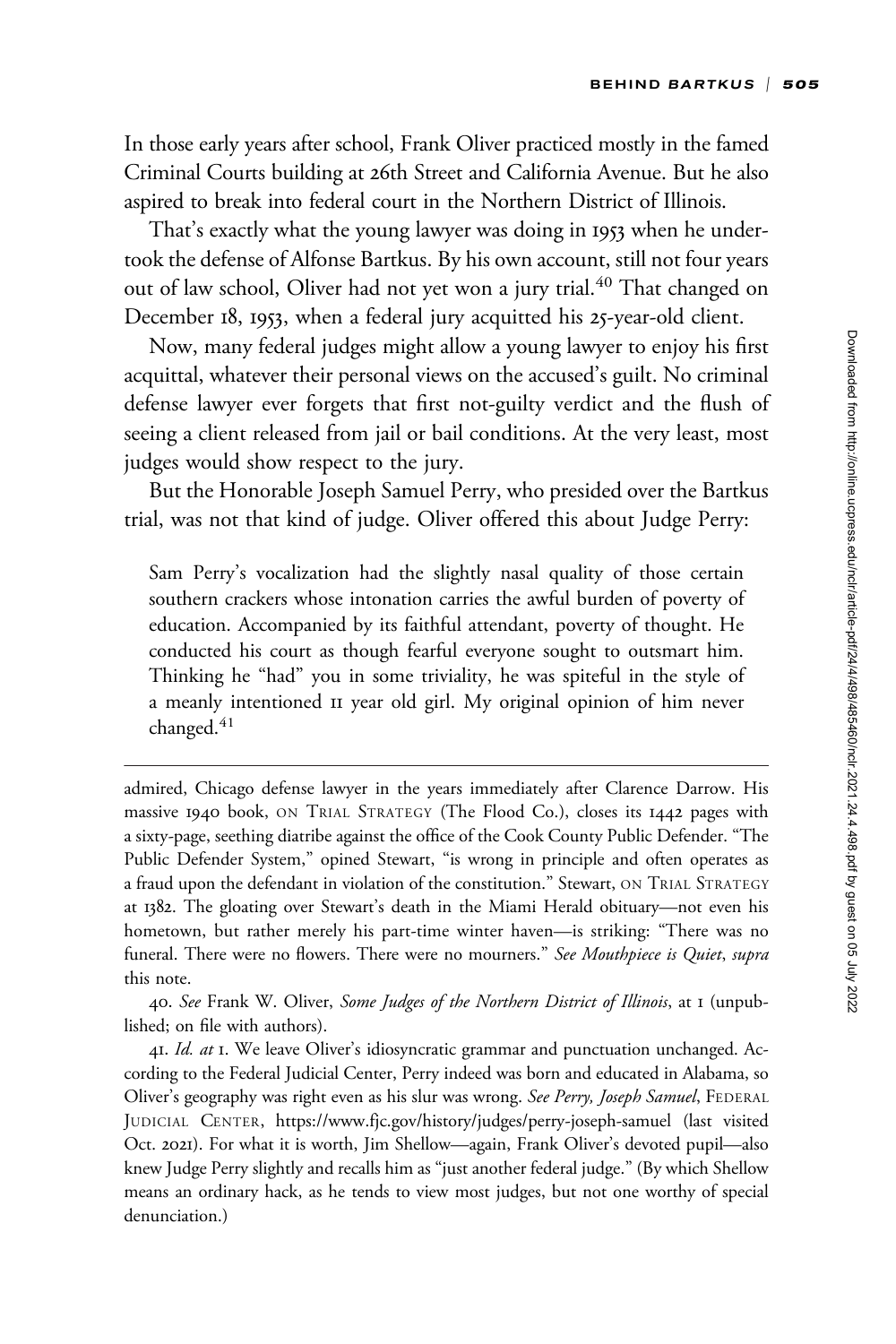To be fair, based upon what follows, Oliver was no disinterested observer when it came to Judge Perry. Still, while he generally thought dimly of federal judges in his later years, few received anything like that treatment. To the contrary, although he peppered most of his comments with gibes, Judge Richard Austin "was that ideal judge who let the lawyers try the case,"<sup>42</sup> Judge Bernard Decker "[b]y and large... must be considered to have been a credit to the bench,"<sup>43</sup> and as for Judge Michael Igoe, "[w]e are lucky to have had him."44 Oliver "admir[ed] Judge [Frank] McGarr"<sup>45</sup> and thought Judge Walter LaBuy "a warm and kindly gentleman."<sup>46</sup> Perhaps most tellingly, many contemporary observers will think extremely little of Judge Julius Hoffman given his depiction in Netflix's The Trial of the Chicago Seven.<sup>47</sup> Yet while far from generally complimentary of the man, Oliver believed "Judge Hoffman had the misfortune to preside" in that matter and "was damned beyond any reasonable measure for his conduct of that trial," treatment that was "grossly unfair."<sup>48</sup>

44. Oliver, Some Judges, supra note 40, at 8. See also Igoe, Michael Lambert, FEDERAL JUDICIAL CENTER,<https://www.fjc.gov/history/judges/igoe-michael-lambert> (providing biographical detail) (last visited Oct. 2021).

45. Oliver, Some Judges, supra note 40, at 9. See also McGarr, Frank James, FEDERAL JUDICIAL CENTER,<https://www.fjc.gov/history/judges/mcgarr-frank-james> (providing biographical detail) (last visited Oct. 2021).

46. Oliver, Some Judges, supra note 40, at 10. See also LaBuy, Walter J., FEDERAL JUDICIAL CENTER,<https://www.fjc.gov/history/judges/labuy-walter-j> (providing biographical detail) (last visited Oct. 2021).

47. Netflix (2020), [https://www.netflix.com/title/](https://www.netflix.com/title/81043755)81043755. We do not ignore the welldocumented historical inaccuracies of that (still wonderful) film. See, e.g., Matthew Dessem, What's Fact and What's Fiction in The Trial of the Chicago 7, SLATE (Oct 15, 2020, 1:20 PM), https://slate.com/culture/2020/10[/trial-chicago-seven-aaron-sorkin-accuracy-netflix.html](https://slate.com/culture/2020/10/trial-chicago-seven-aaron-sorkin-accuracy-netflix.html); Jeanne Dorin McDowell, The True Story of 'The Trial of the Chicago 7', SMITHSONIAN MAG. , Oct. 15, 2020, [https://www.smithsonianmag.com/history/true-story-trial-chicago-](https://www.smithsonianmag.com/history/true-story-trial-chicago-7-180976063/)7- [180976063](https://www.smithsonianmag.com/history/true-story-trial-chicago-7-180976063/)/.

48. Oliver, Some Judges, supra note 40, at 7. See also Hoffman, Julius Jennings, FEDERAL JUDICIAL CENTER,<https://www.fjc.gov/history/judges/hoffman-julius-jennings> (providing biographical detail) (last visited Oct. 2021).

<sup>42.</sup> Oliver, Some Judges, supra note 40, at 4. See also Austin, Richard Bevan, FEDERAL JUDICIAL CENTER,<https://www.fjc.gov/history/judges/austin-richard-bevan> (providing biographical detail) (last visited Oct. 2021).

<sup>43.</sup> Oliver, Some Judges, supra note 40, at 6. See also Decker, Bernard Martin, FEDERAL JUDICIAL CENTER,<https://www.fjc.gov/history/judges/decker-bernard-martin> (providing biographical detail) (last visited Oct. 2021).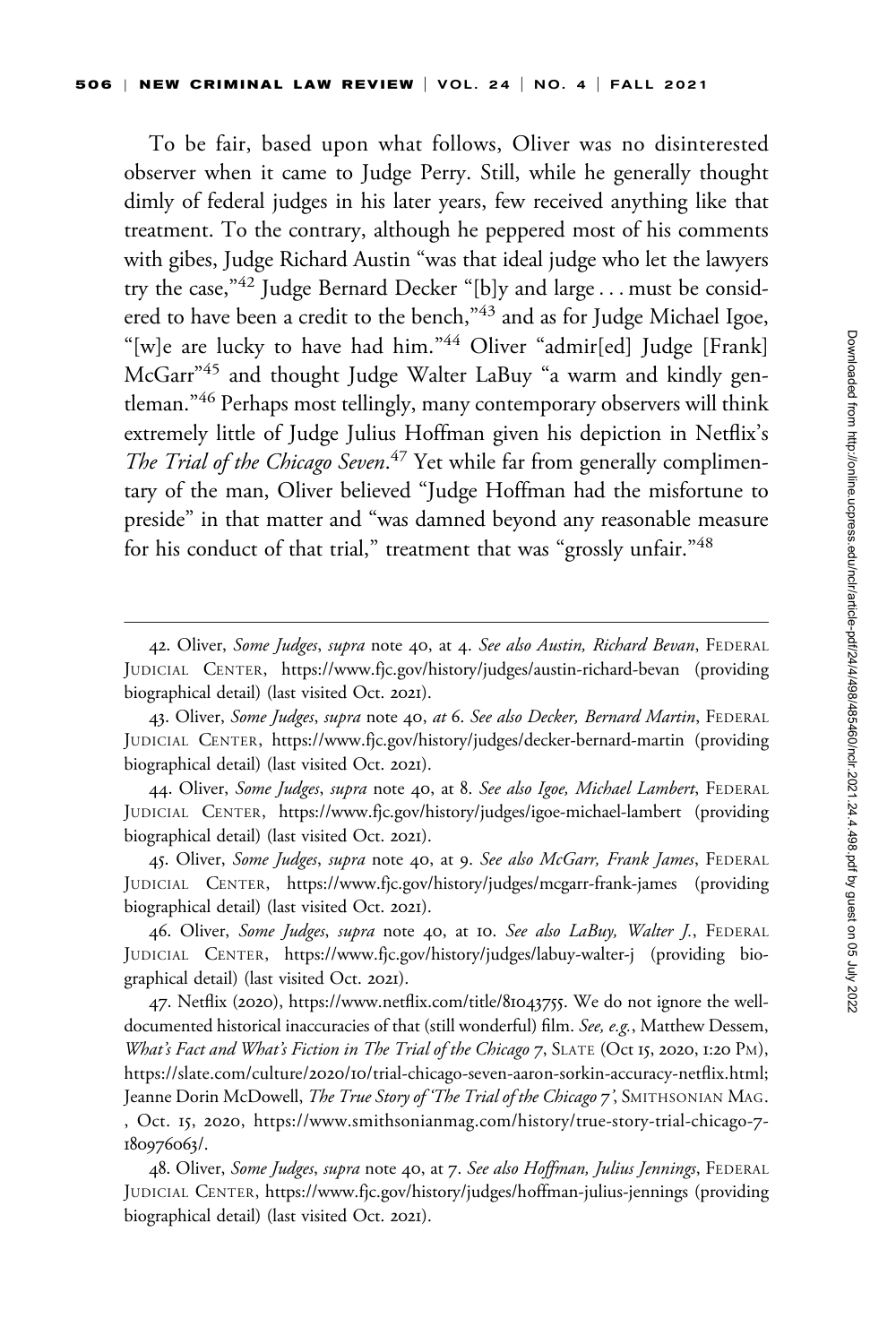So, Oliver's excoriation of Perry stands out, and—assuming it is about right—Oliver's description of the closing minutes of the Bartkus trial fits the Perry mold:

His disagreement with the jury verdict ... took the form of a 15 or 20 minute rage entailing changes in his complexion from red to purple to dead white, and vocal changes from nasty jabs at the horrified jury to screams, in the course of all of which he made it plain that he felt the jury had been bribed. By  $me$ , the principal target of his livid anger.<sup>49</sup>

Oliver's recollection has ample corroboration. The *Chicago Tribune* described it consistently, if less colorfully; the *Tribune* noted specifically that the judge called on jurors to "hang your heads in shame" over their verdict.<sup>50</sup> Justice Brennan's dissent in the later Supreme Court opinion also refers to Perry "sharply upbraid[ing] the jury."51

But Judge Perry did not stop there. "He ordered the jurors' names stricken from the roster of talesmen," and ordered Bartkus held "until he could be charged with the same offense (bank robbery) by the State of Illinois."<sup>52</sup>

As Oliver recounted it, Perry's suspicions that the young defense lawyer had bribed the jury remained. Oliver inferred that Perry also made the accusation about him to other judges. "That he blackened me for a time with other judges of the court was evident in their treatment of me—pre-Bartkus as a somewhat inept young lawyer—post-Bartkus as one upon whom one must keep a suspicious eye."<sup>53</sup>

Again, Oliver's recollection has corroboration. According to a contemporary article in The Albuquerque Journal—indicative of the national attention this judicial outburst and crusade received—Judge Perry personally

53. Oliver, Some Judges, supra note 40, at I.

<sup>49.</sup> Oliver, Some Judges, supra note 40, at I.

<sup>50.</sup> Report Naming, supra note 3; see also Ex-Convict Slugs Deputy, but Another Foils Escape, CHICAGO TRIB., Feb. 18, 1954, at 14.

<sup>51.</sup> Bartkus v. Illinois, 359 U.S. 121, 165 (1958); see also supra note 29.

<sup>52.</sup> Oliver, *Some Judges, supra* note 40, at 1. Here, Oliver's recollection might be wrong at the edges. A contemporary newspaper account had Bartkus due to serve the remainder of a short state sentence after he was discharged from his federal pretrial detention by the acquittal. See Report Naming, supra note 3. But that same article confirms Judge Perry's active effort to procure the subsequent state prosecution and adds that Perry "ordered" the United States Attorney, Otto Kerner, Jr., to seek perjury indictments against Bartkus and two defense witnesses.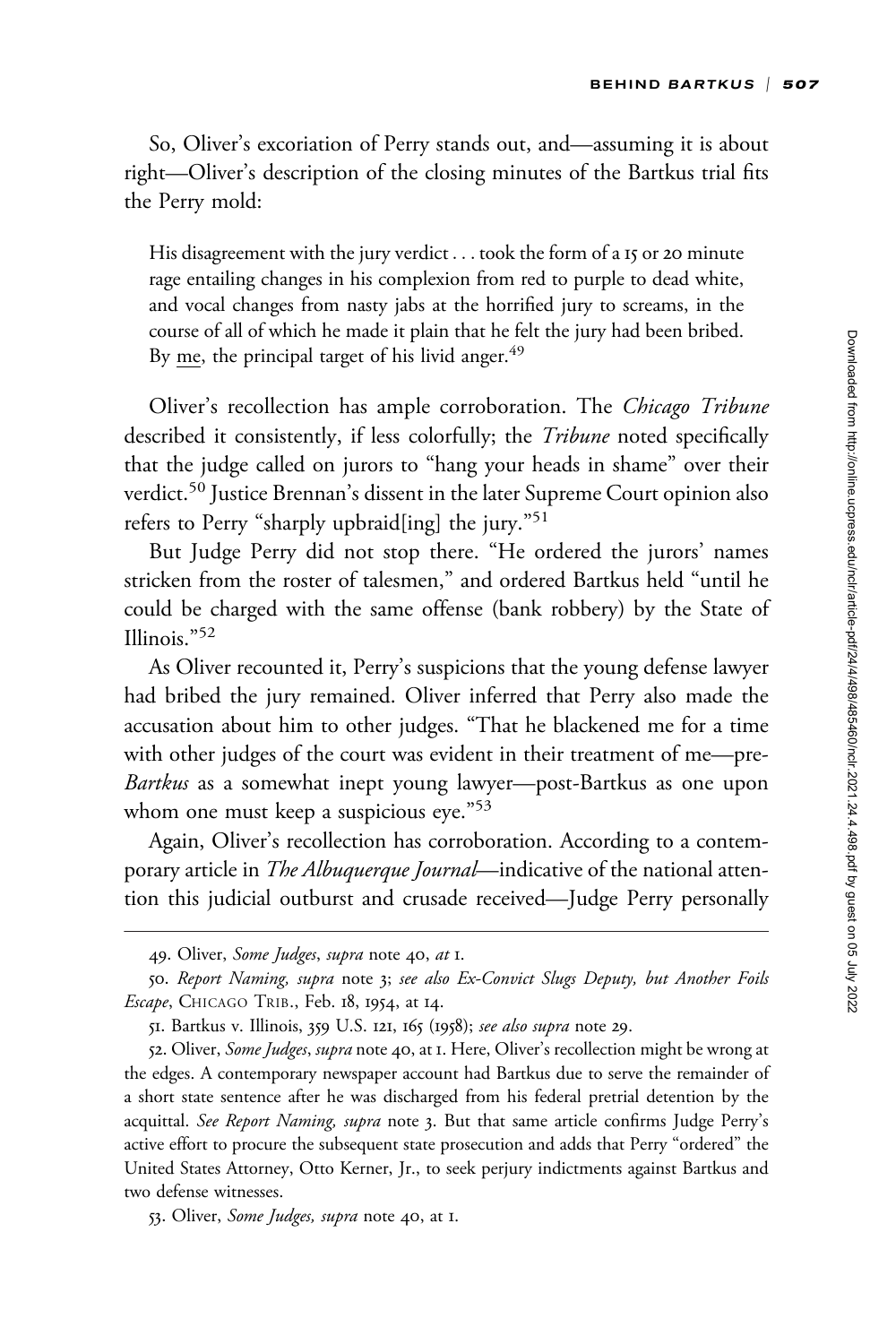investigated the jury's secret deliberations and then publicly called for an investigation of two of the jurors.<sup>54</sup> That led at least one juror to demand a probe to clear their now-besmirched names, and caused others to wonder whether they ought to directly confront Judge Perry.<sup>55</sup> But Perry would have none of that. As he went about glibly relating alleged content from the jury's deliberations, he simultaneously waved off, or even hid from, the jurors' concerns. As the Albuquerque Journal put it,

[Judge] Perry made it clear his court would be closed to them. ..."I'm not going to waste any time talking to them," [Perry] said. "No one is going to come into my court and put on a show. Let them go to the FBI and submit to an investigation."<sup>56</sup>

In short, Judge Perry was content trying the jurors in the press. In his words, "I unhesitatingly say that the background of these two members should be investigated to see if they had any interest in voting for an acquittal or if they were just sympathetic to criminals."<sup>57</sup> Indeed, Perry's only regret was that his swift vengeance (recall his rebuke of the jury after verdict) had not been more severe. To reporters, he "express[ed] regret he had not cited all 12 jurors for contempt of court after they returned their verdict."58 That echoed unsubtly the late Middle Ages, when jurors perceived as "witnesses rather than judges"—could be prosecuted for perjury or contempt when a judge did not like their decision.<sup>59</sup> Throughout, Perry made clear and public his suspicions that at least some jurors had taken bribes.

<sup>54.</sup> Judge Orders Probe, supra note 8. This article was a wire service offering that newspapers nationwide ran in some form.

<sup>55.</sup> Judge Perry Asks State to Try Bartkus, CHICAGO TRIB., Dec. 21, 1953, at I. 56. Id.

<sup>57.</sup> Judge Orders Probe, supra note 8.

<sup>58.</sup> Judge Perry Asks, supra note 55, at 8.

<sup>59.</sup> SIR PATRICK DEVLIN, TRIAL BY JURY 67 (1956). That came to an end in Bushel's Case, 124 E.R. 1006 (1670), in which London jurors—after withstanding a judge-ordered confinement and fast—bravely entered a not guilty verdict for William Penn, only to be held in contempt and imprisoned. Id. at 1006–07. Chief Justice Vaughan granted the jurors habeas relief and put an end to such punishments going forward. Id. at 1009; see also DEVLIN, supra this note, at 69; see generally John A. Phillips & Thomas C. Thompson, Jurors v. Judges in Later Stuart England: The Penn/Mead Trial and Bushell's Case, 4 LAW & INEQ. 189 (1986). (This footnote illustrates, incidentally, the alternate spellings that persist as to this famous case: for some, the rebellious juror was Edward Bushel; for others, Bushell.)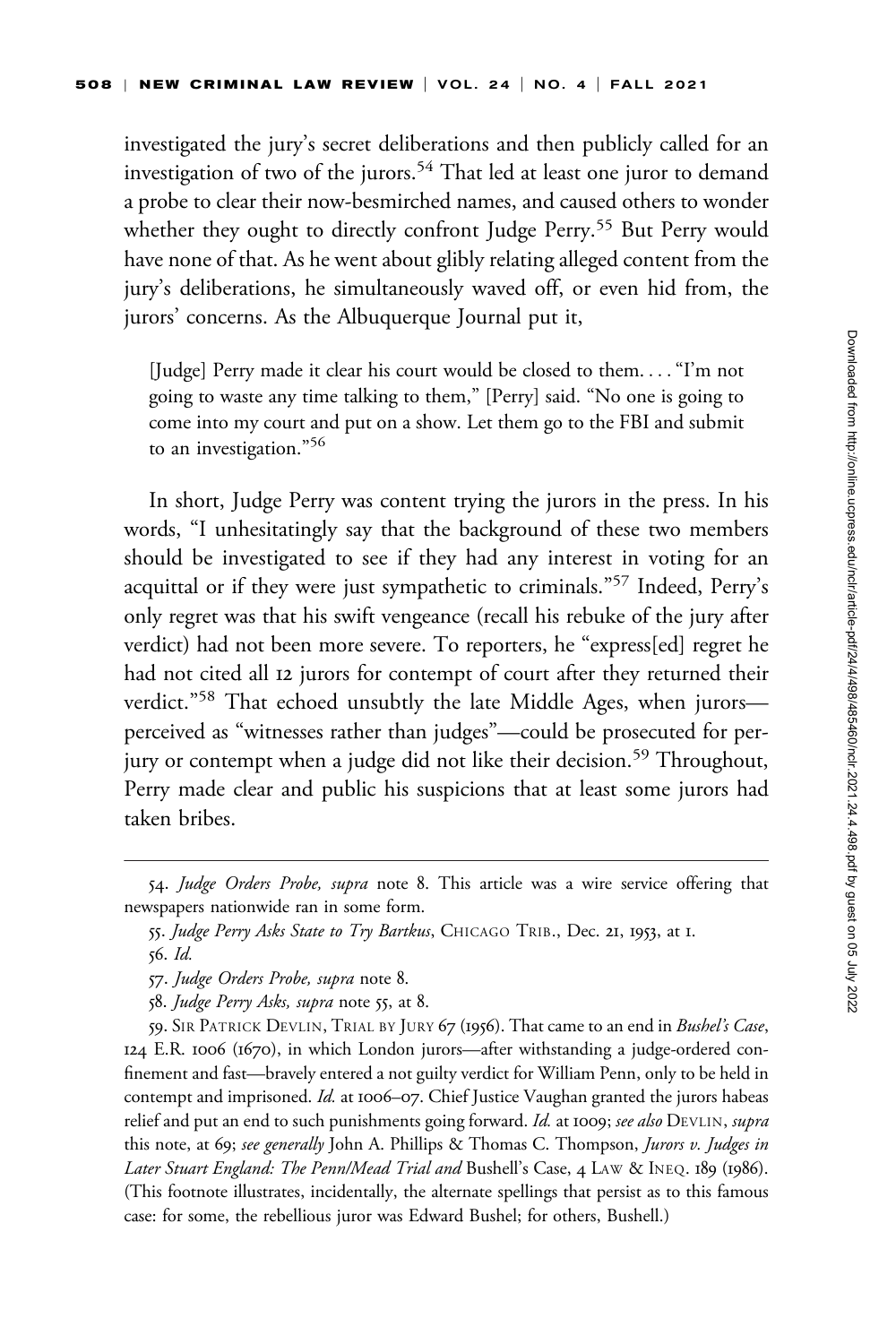Now, there have been eras in Chicago criminal practice in which bribing jurors (or, in the 1970s and into the 1980s, bribing judges) was a lively possibility.<sup>60</sup> But for at least three reasons, Perry's suspicions in Bartkus almost surely were spurious.

First, not even the prosecutor seemed to believe them. In the words of the assistant U.S. attorney two days after the acquittal, "as of today there is no reason to suspect the jury was influenced."<sup>61</sup> No reason ... and yet a federal judge had publicly upbraided the jury and requested that each and every juror be forever barred from that civic participation.<sup>62</sup>

Second, as another matter of specifics, a 25-year-old ex-con like Bartkus, who settled for an inexperienced defense lawyer, only three years out of school and still searching for his first not-guilty verdict, almost surely would not have had a budget to bribe his way to acquittal. Seeking a mistrial a hung jury—by bribery would have been a more plausible objective, as it would have required bribing only one juror. But an acquittal would have been a grand objective that could have required, quite conceivably, successfully bribing all twelve. A defendant with access to that kind of money and persuasive capacity likely would have hired a defense lawyer more experienced than the sapling Oliver.

Third, as a general and reputational matter, Frank Oliver was not someone whom even his (many) detractors suspected of bribing juries or judges. Rather, he consistently trusted juries and baited judges, eventually polishing both qualities into something like an art form. There was the time, decades later, that he himself was on trial for tax charges. When the government rested, the judge pronounced the prosecution's proof insufficient and said he would acquit Oliver.<sup>63</sup> But Frank Oliver wouldn't let

<sup>60.</sup> Recall the well-known Operation Greylord, conducted by the FBI, after which a number of Cook County judges, lawyers, and court officials became differently acquainted with federal penitentiaries. See Operation Greylord, FBI, [https://www.fbi.gov/history/](https://www.fbi.gov/history/famous-cases/operation-greylord) [famous-cases/operation-greylord](https://www.fbi.gov/history/famous-cases/operation-greylord) (last visited Oct. 2021); Operation Greylord, Wikipedia, [https://en.wikipedia.org/wiki/Operation\\_Greylord](https://en.wikipedia.org/wiki/Operation_Greylord) (last visited Oct. 2021).

<sup>61.</sup> Judge Orders Probe, supra, note 8.

<sup>62.</sup> See id. ("After the verdict was returned, Judge Perry asked the U. S. attorney to bar all 12 members of the jury from ever again serving as jurors in a federal court."). Another reporter more plausibly attributed Perry's order or request to the federal jury commission. See 'Shame!' Judge Cries As Jury Frees Suspect, CHICAGO TRIB., Dec. 19, 1953, at 3. We found no record of a prosecutor ever leveling a criminal charge against any of the jurors or against Bartkus's alibi witnesses.

<sup>63.</sup> Possley, supra note 31.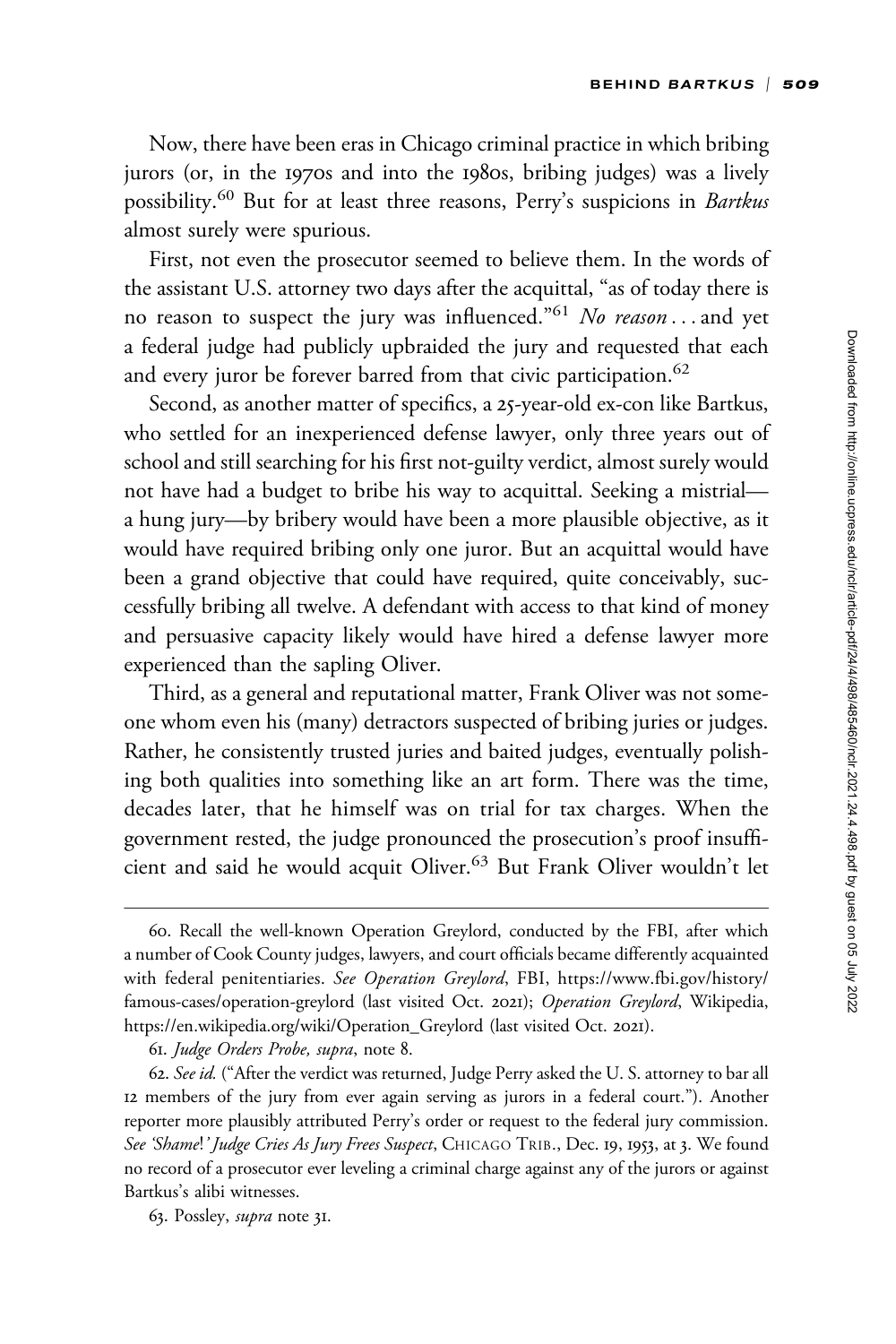him: he insisted that the jury acquit. So the trial continued and the jury did exactly that.<sup>64</sup> Oliver faced (and faced down, on appeal) contempt of court charges at least four times in federal court for goading judges, and lost a fifth in Illinois state courts for the same.<sup>65</sup> In one of those federal contempt proceedings—a prosecution of Vietnam war resisters for breaking into a local Selective Service office and burning draft cards—Oliver suggested on cross-examination that there might be a sign in the hallway of that office stating, "Abandon ye all hope who enter here," riffing on Dante.<sup>66</sup> The federal judge (not Perry) was unamused enough to cite Oliver for contempt on the spot.<sup>67</sup>

A frequent Oliver gambit was to refuse to participate in conferences with the judge and prosecutor in chambers during a trial, or to join sidebar conferences.<sup>68</sup> He would explain to the judge that his client believed that the judge and lawyers were fixing the case when such things occurred, and that Oliver could not persuade the poor, deluded client otherwise.<sup>69</sup> A student of the science of how animals establish dominance over territory ("ethology," as he called it, preferring the archaic term here as he often

65. See United States v. Sopher, 347 F.2d 415 (7th Cir. 1965) (reversing a judgment of contempt that was based upon statements made during closing argument); In re Oliver, 308 F. Supp. 1183 (N.D. Ill. 1970) (judicially reprimanding for conduct during a press conference), rev'd, 452 F.2d III (7th Cir. 1971) (holding the prohibition upon which the reprimand was based violative of the First Amendment); In re Oliver, 470 F.2d 10 (7th Cir. 1972) (reversing a judgment of contempt that was based upon unsupported cross-examination); In re Oliver, 470 F.2d 15 (7th Cir. 1972) (reversing a one-year disbarment that was based upon comments to the press); People ex rel. Woodward v. Oliver, 25 Ill. App.3d 66, 322 N.E.2d  $240$  (1975) (affirming a judgment of contempt for, *inter alia*, refusing to participate in *in* camera proceedings).

66. Oliver, 470 F.2d at 12.

67. See id.

68. See, e.g., People ex rel. Woodward, 322 N.E.2d at 242 (describing Oliver's refusal to participate in an in camera conference, leading to Oliver's only contempt citation that would be upheld on reported appeal); Oliver, *Some Judges, supra* note 40, at 3 ("I was fond of [Judge Hubert Will's] court despite his devotion to sidebar conferences which I regard as both constitutionally forbidden in criminal cases and [which] make lengthy cases interminable.").

69. See People ex rel. Woodward, 322 N.E.2d at 246 (rejecting Oliver's reliance upon the defendant's mistrust of sidebar, for "[i]t was the responsibility of Mr. Oliver to educate his client to the purposes of side-bar and in chambers discussions"); Oliver, Some Judges, supra note 40, at 3 ("Nor did I succeed by offering that many court onlookers believed sidebar to be an auction, the judge's ruling going to the highest money bidder.").

<sup>64.</sup> Id.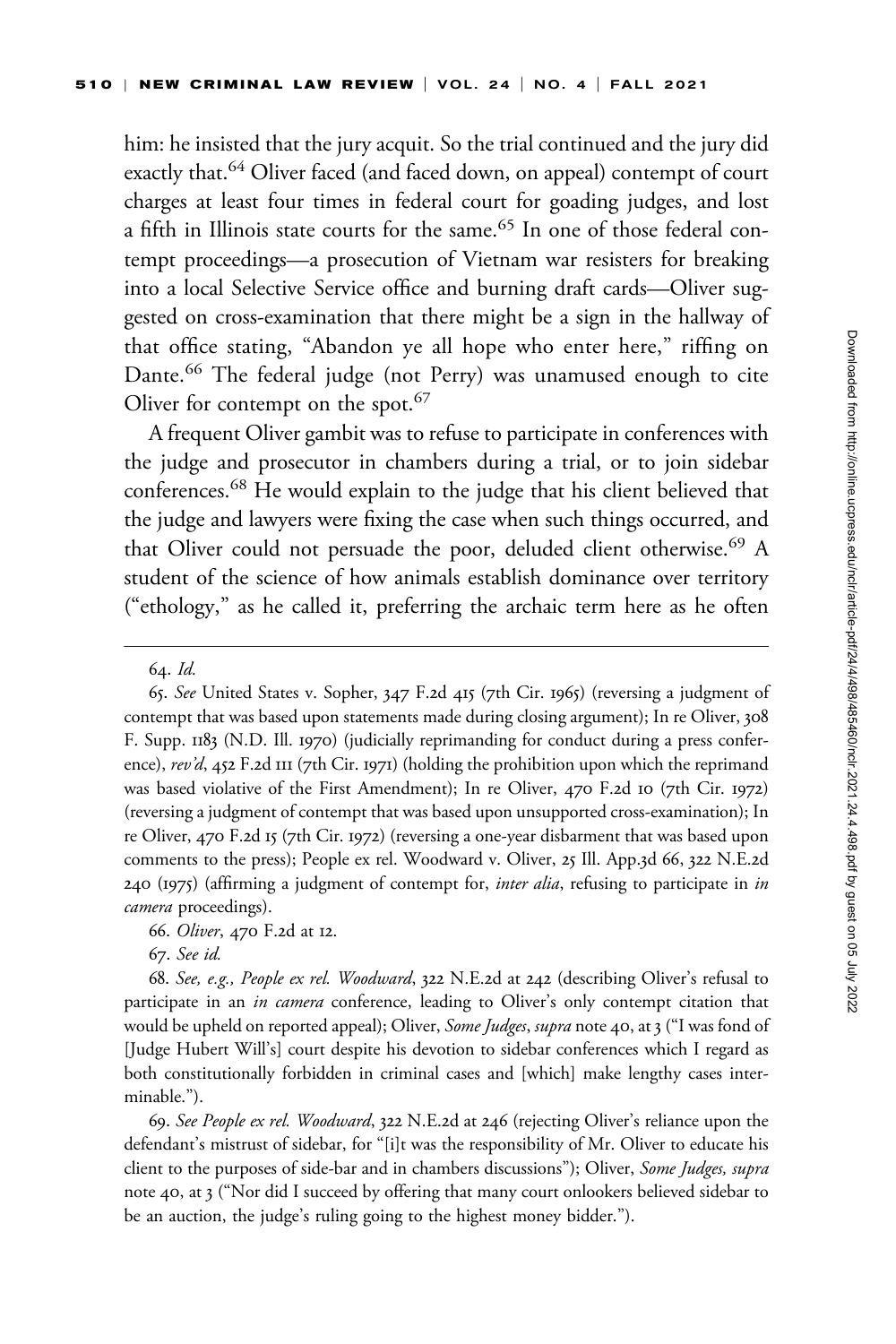$\text{did}^{70}$ ), Oliver would on occasion arrive in court early and claim the prosecution table, leaving the government to complain about being relegated to the table farther from the jury.<sup>71</sup> An oft-retold story is of Oliver addressing a Chicago federal judge during the middle of a long trial and asking for a day off mid-week; Tuesday, as the story goes. The judge, already grumpy about the slow pace of the trial, asked why. "Because, Your Honor," Oliver replied with a straight face and perfect courtroom decorum, "that's the day I promised to take my dog to the movies."<sup>72</sup> Finally, there is the probably apocryphal tale of a federal appeal that Oliver won. Rare as such a win is for criminal defendants, Oliver—as the story goes—petitioned for a rehearing. He wanted the court to reach the same conclusion, but on reasoning that was not so patently silly.

So baiting judges, yes; often and with relish.<sup>73</sup> But bribing them or juries? By reputation and style, no.

70. Although Frank Oliver went on, over the decades, to become a dean of the federal criminal defense bar in Chicago (witness the tribute of Jim Shellow in Frank's obituary, available at [https://www.legacy.com/us/obituaries/chicagotribune/name/frank-oliver](https://www.legacy.com/us/obituaries/chicagotribune/name/frank-oliver-obituary?)[obituary?](https://www.legacy.com/us/obituaries/chicagotribune/name/frank-oliver-obituary?) pid=19474612, and that of Tom Durkin in Thomas Anthony Durkin, Binyon's, Plato, Jack Sprat & Frank, in YOUR WITNESS: LESSONS ON CROSS-EXAMINATION AND LIFE FROM GREAT CHICAGO TRIAL LAWYERS 2 (Stephen F. Molo & James R. Figliulo eds., 2008)), his quirks were many. One was the conclusion that almost no published case decided after about 1650 was terribly worth citing. For himself, he loved to cite sources like the Malleus Maleficarum in his own legal arguments. (The Malleus, or "Hammer of Witches," was published in 1486 by a Dominican friar or two, and it became the notorious medieval text on methods of detecting and punishing witches; see Christopher S. Mackay, trans., THE HAMMER OF WITCHES (Cambridge U. Press 2009).) Another quirk was to wear a cape to court on occasion. See Possley, supra note 31; Durkin, supra this note, at 4. And yet another was to become a big fan of Wesley Newcomb Hohfeld of Stanford and Yale, whose few published works became influential in the philosophy of rights, but who was hardly the stuff of most in the practicing criminal defense bar. See Wesley Newcomb Hohfeld, [https://](https://en.wikipedia.org/wiki/Wesley_Newcomb_Hohfeld) [en.wikipedia.org/wiki/Wesley\\_Newcomb\\_Hohfeld](https://en.wikipedia.org/wiki/Wesley_Newcomb_Hohfeld) (last visited Oct. 2021); see also W.N. Hohfeld, Fundamental Legal Conceptions as Applied in Judicial Reasoning, 26 YALE L.J. 710 (1917) (considered Hohfeld's main article, published not long before his early death).

71. This recollection is based upon personal discussions between Oliver and author Strang (see supra note 30). See also Durkin, supra note 70, at 6 (recalling a particular instance of Oliver attempting to coopt the prosecution table in an effort to distance his client from other defendants).

72. As told by Jim Shellow (see *supra* note 30).

73. Any reader desiring yet further proof—or just desiring another classic Frank Oliver story-ought to read Tom Durkin's description of Oliver's defense in the Ziperstein prosecution. See Durkin, supra note 70, at 4–8.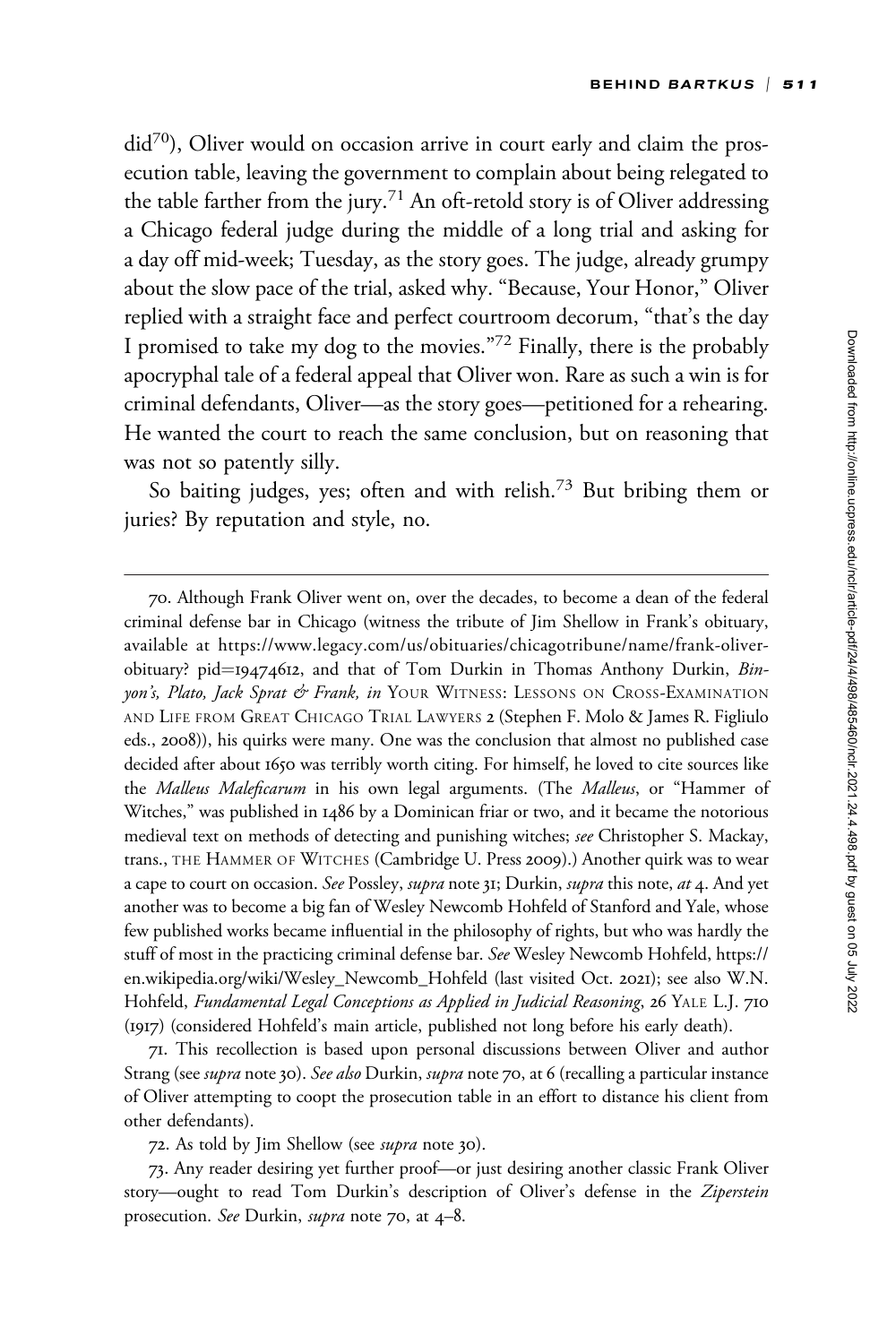In any event, the mutual enmity between Oliver and Judge Perry continued for decades. In 1969, Perry was one of a three-judge panel who not only denied a "most inartfully drafted" petition filed by Oliver and other defense attorneys (declaring it "frivolous and impertinent"),<sup>74</sup> but then reprimanded Oliver for "contemptuous and insolent conduct" because Oliver had held a press conference on the matter.<sup>75</sup> (This from the judge who had freely shared jury deliberations and unfounded accusations with the press after Bartkus's jury acquittal!) Oliver himself recounted this later conflict:

Wh[en] I faced disciplinary proceedings about 25 years later [it was in fact closer to 15], Sam Perry, one of the three judges assigned to hear the matter, called me at my office. "Mr. Oliver," he said, "We charged you with speaking to the press. Jim Thompson (then U.S. Attorney prosecuting the proceedings against [Oliver]) has done the same, only worse. Why don't you file a complaint against him?" I replied that if the court brought the same charges against him as it had against me, I hoped Thompson would accept my offer of help, for I would do my utmost to secure his discharge. "Oh," quoth he, "It[']s a matter of principle, is it?" His use of "principle" made it sound as something one did not encounter in life, only in books. Which I knew in his case to have been impossible.

A man of any integrity whatever would at least have withdrawn as a judge of proceedings against me. But a man of integrity would not have made that telephone call so I was unsurprised that he sat in judgment against me. (Reversed, as usual on appeal.) $76$ 

#### WHERE THIS LEAVES US—

#### One Worse for Dual Sovereignty

When a federal jury acquitted Alfonse Bartkus of robbing the General Savings & Loan, that should have ended the matter. As we have argued elsewhere, both our constitutional Framing and an understanding of the limited justifications of criminal justice demand such respect for a jury's acquittal.<sup>77</sup> The story we now have related highlights why this remains as

<sup>74.</sup> In re Trials of Pending & Future Criminal Cases, 306 F. Supp. 333, 334, 337 (N.D. Ill. 1969).

<sup>75.</sup> In re Oliver, 308 F. Supp. 1183, 1185 (N.D. Ill. 1970), rev'd, 452 F.2d 111 (7th Cir. 1971). 76. Oliver, Some Judges, supra note 40, at 2.

<sup>77.</sup> See generally Henderson & Strang, supra note 17. Recall, too, that the crime did not go altogether unpunished: two other men pleaded guilty. See Illinois v. Bartkus, 130 N.E.2d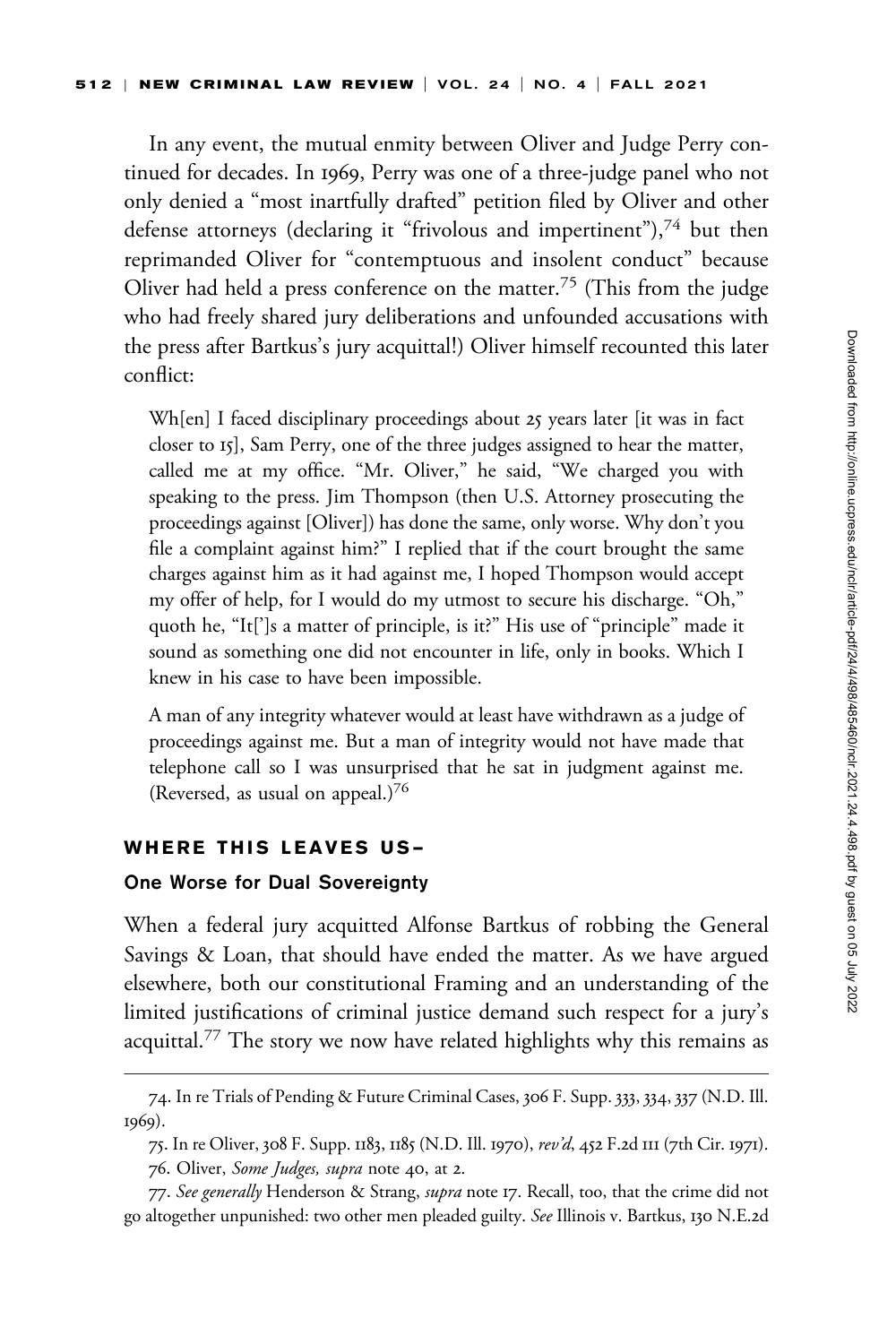true in modern times as it was when a revolutionary-era New York jury famously acquitted John Peter Zenger of seditious libel.<sup>78</sup> Yes, today we thankfully have a more independent judiciary and rights of appeal, but a vindictive judge ought never be able to trump the voice of the people; the jury was meant to "function as circuitbreaker in the State's machinery of justice,"79 or, to switch metaphors, to be the very "'heart and lungs' . . . of our liberties."<sup>80</sup>

When Alfonse Bartkus's case came before the Supreme Court for the second, determinative time, Justice Black began his dissent with this:

Petitioner, Bartkus, was indicted in a United States District Court for bank robbery. He was tried by a jury and acquitted. So far as appears the trial was conducted fairly by an able and conscientious judge. 81

Black was of course teeing up the proposition that nothing was amiss in that first trial, and so it should have settled the matter. We cannot help but wonder what Justice Black—and fellow dissenters Warren, Brennan, and Douglas—would have thought had they known a fuller version of the real story: that it was a disgruntled (even vindictive and reckless) federal judge, furious over a jury acquittal, who lit the fire that would become the second, duplicative prosecution of Bartkus.<sup>82</sup> We cannot help but wonder, too, what the fuller story might have meant to Justice Harlan and others in the majority ... perhaps especially to the one Justice who seems to have switched sides between the Court's initial 4-4 split and the Court's

187, 188 (Ill. 1955); Two Bank Robbers Get Right to Spend Holidays At Home, CHICAGO TRIB., Dec. 24, 1953, at 13.

78. See John Peter Zenger, ENCYCLOPEDIA BRITANNICA, [https://www.britannica.com/](https://www.britannica.com/biography/John-Peter-Zenger) [biography/John-Peter-Zenger.](https://www.britannica.com/biography/John-Peter-Zenger)

79. Blakely v. Washington, 542 U.S. 296, 307 (2004).

80. United States v. Haymond, 139 S. Ct. 2369, 2375 (2019) (plurality opinion) (quoting Letter from Clarendon to W. Pym (Jan. 27, 1766), in I PAPERS OF JOHN ADAMS 169 (R. Taylor ed., 1977)).

81. Bartkus, 359 U.S. at 150 (Black, J., dissenting) (emphasis added).

82. While we attempt nothing like an independent assessment of Judge Perry's work, perhaps it is worth noting that his career might best be known for dismissing the wrongful death lawsuit brought against police by the families of two members of the Black Panthers, which dismissal was reversed upon appeal. See Joseph Sam Perry, Wikipedia, [https://en.](https://en.wikipedia.org/wiki/Joseph_Sam_Perry) [wikipedia.org/wiki/Joseph\\_Sam\\_Perry](https://en.wikipedia.org/wiki/Joseph_Sam_Perry) (highlighting the case) (last visited Oct. 2021); Hampton v. Hanrahan, 600 F.2d 600 (7th Cir. 1979) (reversing dismissals), cert. granted in part, judgment rev'd in part, 446 U.S. 754 (1980) (refusing attorney's fees).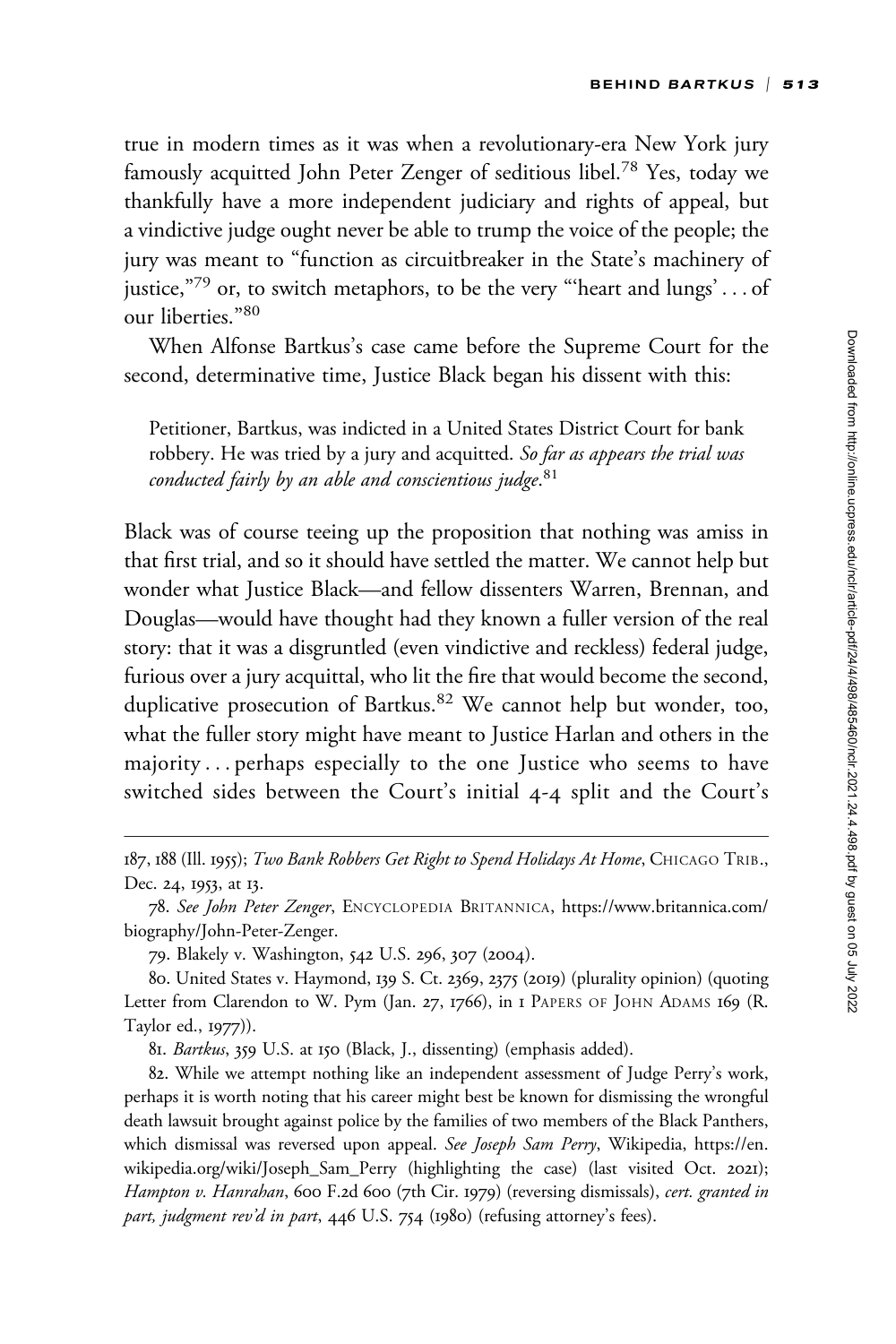ultimate 5-4 decision.<sup>83</sup> What we do know is how the richer story struck us upon its discovery: yet more concrete proof of how misguided is the Court's dual sovereignty exception to the Constitution's double jeopardy right.

We appreciate that not everyone will find endearing the ethos, antics, and career of Bartkus's initial defense counsel, Frank Oliver, who "terrorized witnesses with a devastating cross-examination, locked horns continually with judges, and, in later years, came to court with a cape across his shoulders and amulet hanging from his neck."<sup>84</sup> Not everyone will trust in the American jury quite as Oliver did.<sup>85</sup> But we all ought to respect a jury's unanimous acquittal. Judge Joseph Samuel Perry did not. The dual sovereignty exception does not. Indeed, it makes disrespect doctrinal. And that is reason enough to reject it—reason now made all the more poignant by knowing more of the human story behind *Bartkus v. Illinois*.

#### A BRIEF APPENDIX—

## Just Who Was Alfonse Bartkus?

It ought to come as no surprise that the life intersection of a defense lawyer and judge might provide insight into a legal rule. The law is, and should forever be, the story of human beings, both individually and collectively.<sup>86</sup> And thus we might also—especially the teachers of the law among  $us^{87}$  ask just who was the accused, Alfonse Bartkus. Although much of his story probably is lost forever, as with almost all of the broken human beings who typically are the defendants and victims in the millions of criminal cases

<sup>83.</sup> Remember, Justice Brennan—an ultimate dissenter—was the one not taking part in that initial consideration. See note 14, supra. So, had the four Justices in the original "this is unconstitutional" camp all remained, it would have meant a win for defendant Bartkus and a better Constitution for us all.

<sup>84.</sup> Possley, supra note 31.

<sup>85.</sup> See supra text accompanying notes 62–63.

<sup>86.</sup> For a magnificent exposition of this truth, see John T. Noonan Jr., PERSONS AND MASKS OF THE LAW (1976; revised ed. 2002), which grew out of his 1972 Holmes lectures at Harvard.

<sup>87.</sup> See Thomas D. Eisele, Book Review, 24 VILL. L. REV. 184, 185 (1979) (reviewing John T. Noonan Jr., PERSONS AND MASKS OF THE LAW (1976)) ("Professor Noonan ascribes primary responsibility for the neglect of persons in the law to law teachers who . . . exalt the study of the rules of the law to the exclusion of any consideration of the importance of persons to the legal process.").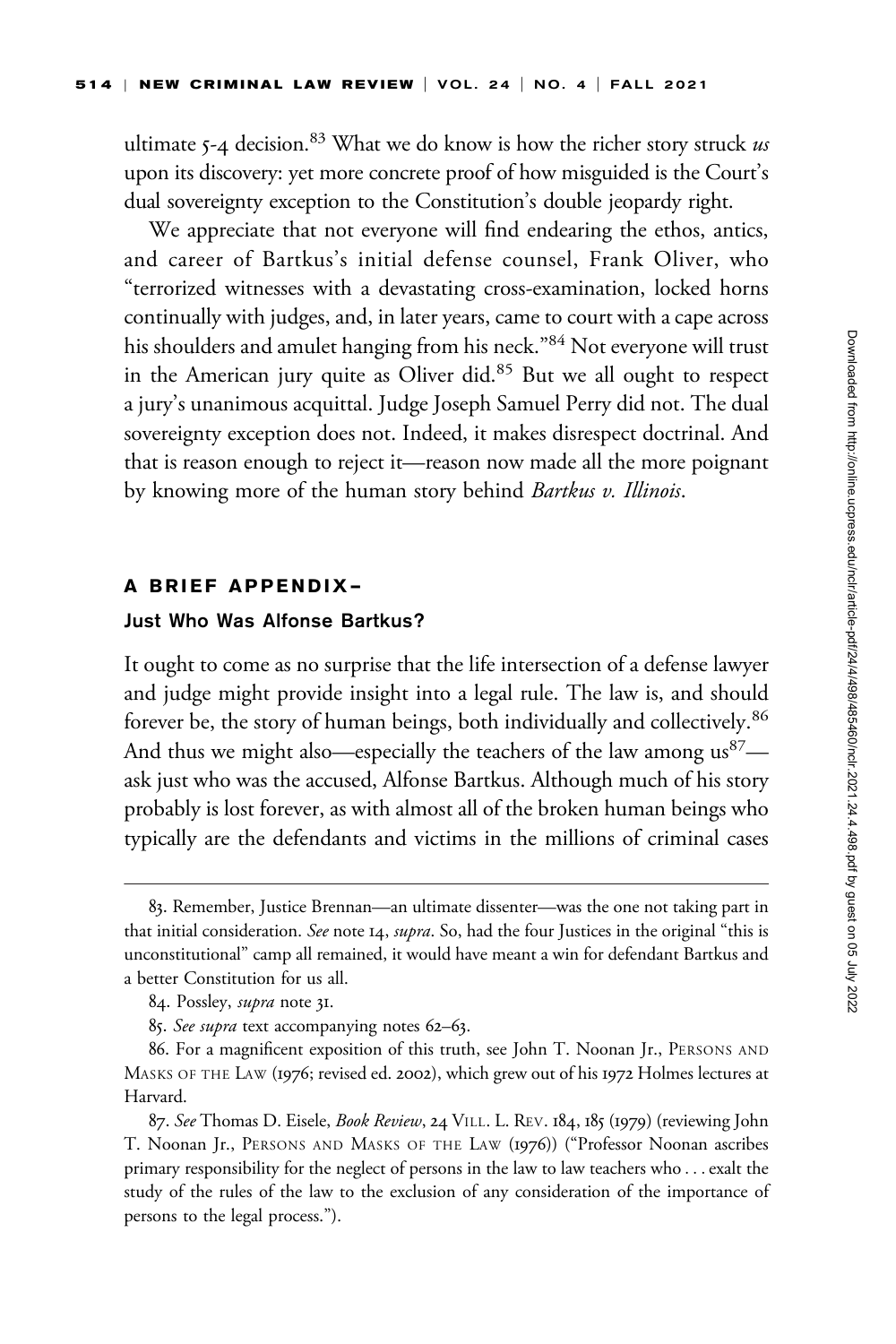that flow through this nation's courthouses, there are a few things we learned.

Bartkus was born on February 18, 1928, in the working-class suburb of Cicero on Chicago's west side.<sup>88</sup> His father was a Lithuanian immigrant employed as a paper-hauler and was thirteen years older than the boy's mother, also a Lithuanian immigrant.<sup>89</sup> Alfonse was the second of two children, with a sister two years older.<sup>90</sup>

The month after Alfonse turned four, his father died, leaving his mother to raise both children alone.<sup>91</sup> Alfonse attended high school at least through his freshman year, but perhaps not after.<sup>92</sup> He did, however, register dutifully for the draft—right on his eighteenth birthday, a scrawny lad standing six feet tall but weighing just  $165$  pounds, with blonde hair and blue eyes.<sup>93</sup> That was 1946 and the second world war was over, but Bartkus served in the U.S. Merchant Marines all the same.<sup>94</sup>

Back home, he married a 16-year-old girl on June 25, 1953,<sup>95</sup> hardly one month before the bank robbery that eventually took him to the United States Supreme Court.<sup>96</sup> So far as historical records show, she dropped from sight after a newspaper photograph of Bartkus bidding her farewell when the Cook County chief judge, Richard B. Austin, sentenced him to

92. <Ancestry.com> has at least three linked yearbooks from Kelly High School in Chicago, describing and depicting Bartkus as a freshman in 1943 and 1944. See, e.g., (membership required) [https://www.ancestry.com/imageviewer/collections/](https://www.ancestry.com/imageviewer/collections/1265/images/43134_b197657-00052? treeid=&personid=&rc=&usePUB=true&_phsrc=wJJ289&_phstart=successSource&pId=374777100)1265/images/43134\_b197657- 00052[?treeid](https://www.ancestry.com/imageviewer/collections/1265/images/43134_b197657-00052? treeid=&personid=&rc=&usePUB=true&_phsrc=wJJ289&_phstart=successSource&pId=374777100)=[&personid](https://www.ancestry.com/imageviewer/collections/1265/images/43134_b197657-00052? treeid=&personid=&rc=&usePUB=true&_phsrc=wJJ289&_phstart=successSource&pId=374777100)=[&rc](https://www.ancestry.com/imageviewer/collections/1265/images/43134_b197657-00052? treeid=&personid=&rc=&usePUB=true&_phsrc=wJJ289&_phstart=successSource&pId=374777100)=[&usePUB](https://www.ancestry.com/imageviewer/collections/1265/images/43134_b197657-00052? treeid=&personid=&rc=&usePUB=true&_phsrc=wJJ289&_phstart=successSource&pId=374777100)=[true&\\_phsrc](https://www.ancestry.com/imageviewer/collections/1265/images/43134_b197657-00052? treeid=&personid=&rc=&usePUB=true&_phsrc=wJJ289&_phstart=successSource&pId=374777100)=wJJ289[&\\_phstart](https://www.ancestry.com/imageviewer/collections/1265/images/43134_b197657-00052? treeid=&personid=&rc=&usePUB=true&_phsrc=wJJ289&_phstart=successSource&pId=374777100)=[success](https://www.ancestry.com/imageviewer/collections/1265/images/43134_b197657-00052? treeid=&personid=&rc=&usePUB=true&_phsrc=wJJ289&_phstart=successSource&pId=374777100) [Source&pId](https://www.ancestry.com/imageviewer/collections/1265/images/43134_b197657-00052? treeid=&personid=&rc=&usePUB=true&_phsrc=wJJ289&_phstart=successSource&pId=374777100)=[374777100](https://www.ancestry.com/imageviewer/collections/1265/images/43134_b197657-00052? treeid=&personid=&rc=&usePUB=true&_phsrc=wJJ289&_phstart=successSource&pId=374777100); [https://www.ancestry.com/imageviewer/collections/](https://www.ancestry.com/imageviewer/collections/1265/images/43134_b184948-00092?treeid=&personid=&rc=&usePUB=true&_phsrc=wJJ291&_phstart=successSource&pId=968126305)1265/images/ 43134\_b184948-00092[?treeid](https://www.ancestry.com/imageviewer/collections/1265/images/43134_b184948-00092?treeid=&personid=&rc=&usePUB=true&_phsrc=wJJ291&_phstart=successSource&pId=968126305)=[&personid](https://www.ancestry.com/imageviewer/collections/1265/images/43134_b184948-00092?treeid=&personid=&rc=&usePUB=true&_phsrc=wJJ291&_phstart=successSource&pId=968126305)=[&rc](https://www.ancestry.com/imageviewer/collections/1265/images/43134_b184948-00092?treeid=&personid=&rc=&usePUB=true&_phsrc=wJJ291&_phstart=successSource&pId=968126305)=[&usePUB](https://www.ancestry.com/imageviewer/collections/1265/images/43134_b184948-00092?treeid=&personid=&rc=&usePUB=true&_phsrc=wJJ291&_phstart=successSource&pId=968126305)=[true&\\_phsrc](https://www.ancestry.com/imageviewer/collections/1265/images/43134_b184948-00092?treeid=&personid=&rc=&usePUB=true&_phsrc=wJJ291&_phstart=successSource&pId=968126305)=[wJJ](https://www.ancestry.com/imageviewer/collections/1265/images/43134_b184948-00092?treeid=&personid=&rc=&usePUB=true&_phsrc=wJJ291&_phstart=successSource&pId=968126305)291&\_ [phstart](https://www.ancestry.com/imageviewer/collections/1265/images/43134_b184948-00092?treeid=&personid=&rc=&usePUB=true&_phsrc=wJJ291&_phstart=successSource&pId=968126305)=[successSource&pId](https://www.ancestry.com/imageviewer/collections/1265/images/43134_b184948-00092?treeid=&personid=&rc=&usePUB=true&_phsrc=wJJ291&_phstart=successSource&pId=968126305)=[968126305](https://www.ancestry.com/imageviewer/collections/1265/images/43134_b184948-00092?treeid=&personid=&rc=&usePUB=true&_phsrc=wJJ291&_phstart=successSource&pId=968126305); [https://www.ancestry.com/imageviewer/](https://www.ancestry.com/imageviewer/collections/1265/images/43134_b184948-00031?treeid=&personid=&rc=&usePUB=true&_phsrc=wJJ292&_phstart=successSource&pId=968123780) [collections/](https://www.ancestry.com/imageviewer/collections/1265/images/43134_b184948-00031?treeid=&personid=&rc=&usePUB=true&_phsrc=wJJ292&_phstart=successSource&pId=968123780)1265/images/43134\_b184948-00031?treeid=[&personid](https://www.ancestry.com/imageviewer/collections/1265/images/43134_b184948-00031?treeid=&personid=&rc=&usePUB=true&_phsrc=wJJ292&_phstart=successSource&pId=968123780)=[&rc](https://www.ancestry.com/imageviewer/collections/1265/images/43134_b184948-00031?treeid=&personid=&rc=&usePUB=true&_phsrc=wJJ292&_phstart=successSource&pId=968123780)=[&usePUB](https://www.ancestry.com/imageviewer/collections/1265/images/43134_b184948-00031?treeid=&personid=&rc=&usePUB=true&_phsrc=wJJ292&_phstart=successSource&pId=968123780)= [true&\\_phsrc](https://www.ancestry.com/imageviewer/collections/1265/images/43134_b184948-00031?treeid=&personid=&rc=&usePUB=true&_phsrc=wJJ292&_phstart=successSource&pId=968123780)=wJJ292[&\\_phstart](https://www.ancestry.com/imageviewer/collections/1265/images/43134_b184948-00031?treeid=&personid=&rc=&usePUB=true&_phsrc=wJJ292&_phstart=successSource&pId=968123780)=[successSource&pId](https://www.ancestry.com/imageviewer/collections/1265/images/43134_b184948-00031?treeid=&personid=&rc=&usePUB=true&_phsrc=wJJ292&_phstart=successSource&pId=968123780)=[968123780](https://www.ancestry.com/imageviewer/collections/1265/images/43134_b184948-00031?treeid=&personid=&rc=&usePUB=true&_phsrc=wJJ292&_phstart=successSource&pId=968123780) (last visited January 1, 2021).

93. See supra note 88.

94. See Death Notices, CHICAGO TRIB., Jan. 10, 2012, Section 2, at 9.

95. Cook County (Illinois) Genealogy Records (Marriage), on<ancestry.com> (last visited Dec. 31, 2020).

<sup>88.</sup> Alfonse Bartkus, Draft Registration Card (Feb. 18, 1946), viewed on<ancestry.com> (last visited Dec. 31, 2020).

<sup>89.</sup> Id.

<sup>90. 1930</sup> U.S. Census Records,<ancestry.com> (last visited Dec. 31, 2020).

<sup>91.</sup> See Peter Bartkus, Cook County (Illinois) Genealogy Records (Deaths), Record No. 6009078, March 26, 1932, on<ancestry.com> (last visited Dec. 31, 2020).

<sup>96.</sup> See Illinois v. Bartkus, 130 N.E.2d 187, 188 (Ill. 1955); supra notes 13-19.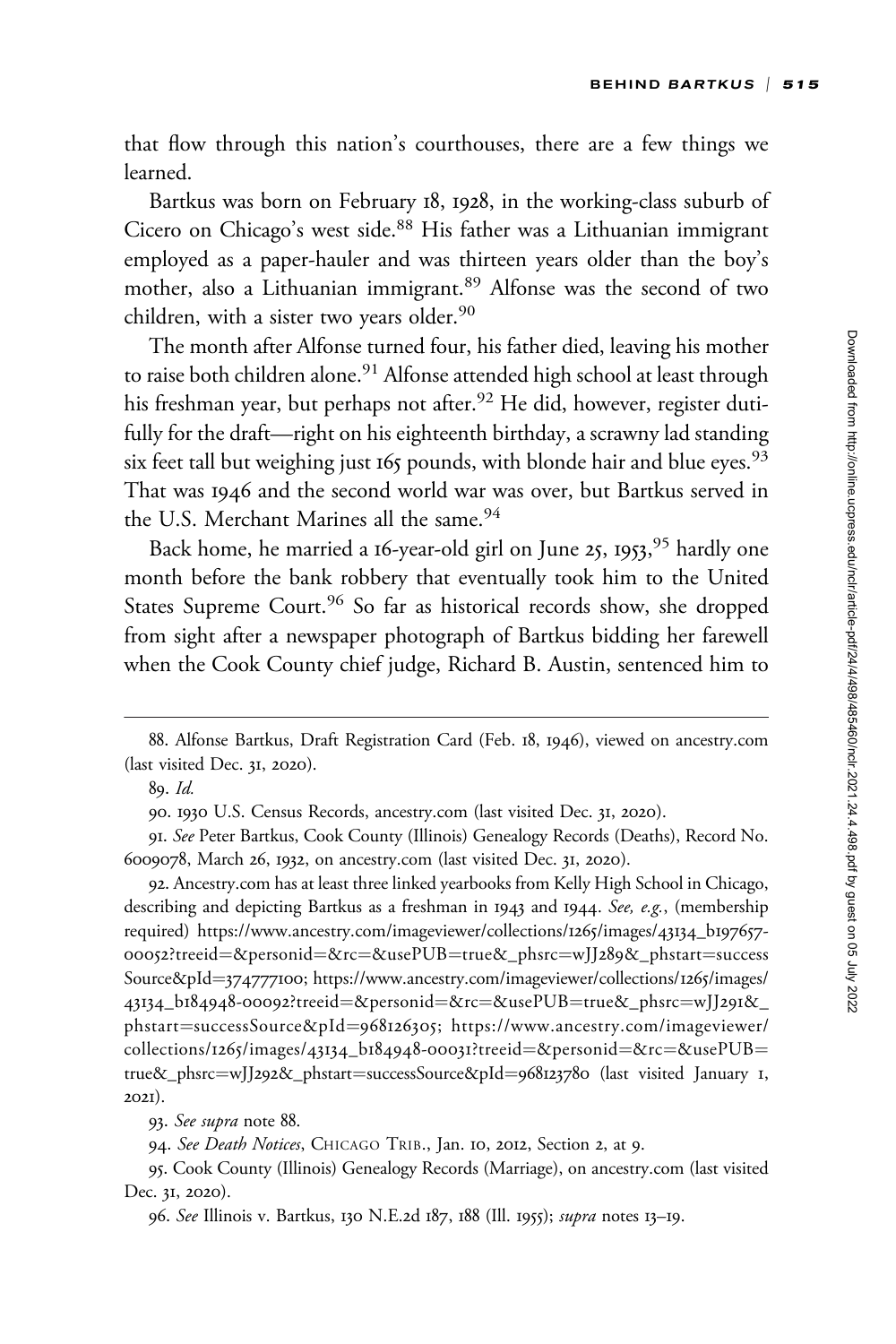25 years to life following his conviction.<sup>97</sup> That was April 1954, and Bartkus, at age 26, qualified as an habitual criminal under Illinois law.<sup>98</sup>

That same judge ran for governor as the Democratic candidate in 1956, but lost to the Republican incumbent, William G. Stratton.<sup>99</sup> Just over four years later, as Stratton was about to leave office in January 1961, fate smiled briefly on Alfonse Bartkus. The distinguished Chicago silk-stocking litigator who had argued Bartkus's case *pro bono* in the United States Supreme Court, Walter T. Fisher, intervened with his acquaintance, Governor Stratton.<sup>100</sup> The outgoing governor commuted Bartkus's sentence to time served.<sup>101</sup> Bartkus was out after less than seven years. The police and Judge Austin pronounced themselves mystified.<sup>102</sup> But there would be consolation for Austin. He became a federal district judge.<sup>103</sup> And among those who assessed him kindly was Frank Oliver.<sup>104</sup>

Unfortunately, the commutation was not to be Bartkus's last encounter with the law. In April 1968, he beat a Cook County case for theft of 15 refrigerators.<sup>105</sup> That judge granted a dismissal motion, holding that the police did not have probable cause that the refrigerators were stolen at the time of arrest—this being a time when many courts treated an unconstitutional arrest as a defect in personal jurisdiction.<sup>106</sup>

Bartkus was not so lucky the next time. On August 16, 1970, he was among three Illinois men for whom Michigan warrants were issued, alleging that they were reselling about \$32,000 in stolen television sets.<sup>107</sup> That case eventually went to Detroit federal court as an interstate theft charge. While awaiting trial, Bartkus escaped briefly from jail with three unrelated

<sup>97.</sup> See, e.g., Farewell Embrace, FORT LAUDERDALE DAILY NEWS, Apr. 13, 1954, at 1 (many newspapers across the country ran the AP wire photo); see also Stratton's Parole of 3 Draws Lots of Squawks, THE DISPATCH (Moline, Ill.), Jan. 10, 1961, at 8 (providing the identity of the judge and details of the sentence).

<sup>98.</sup> See Bartkus v. Illinois, 359 U.S. 121, 122 (1959).

<sup>99.</sup> Gov. Stratton Confident of Final Victory, CHICAGO TRIB., Nov. 7, 1956, at 4.

<sup>100.</sup> See Walter T. Fisher, 99, lawyer, ex-chief of ICC, CHICAGO TRIB., Aug. 29, 1991, at 94.

<sup>101.</sup> See Stratton's Parole of 3, supra note 97.

<sup>102.</sup> Id.

<sup>103.</sup> See supra note 42.

<sup>104.</sup> See id.; Oliver, Some Judges, supra note 40, at 4–5.

<sup>105.</sup> Ciceronian is Freed in Theft Case, BERWYN (Ill.) LIFE, Apr. 5, 1968, at 3.

<sup>106.</sup> See id.

<sup>107.</sup> Warrants Issued, LANSING STATE JOURNAL, Aug. 16, 1970, at A 2.